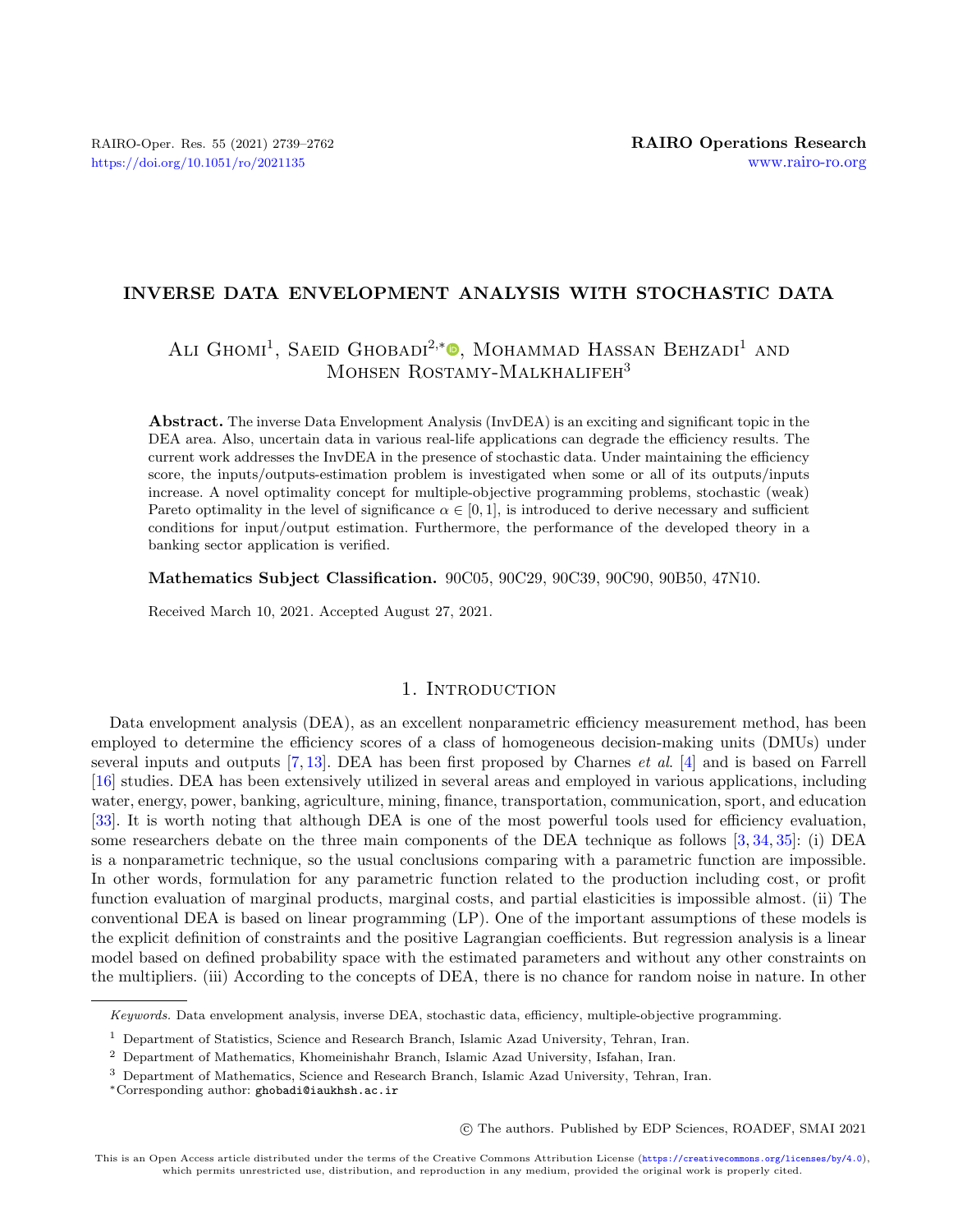words, when a deviation from the frontier is observed, it is called inefficiency in the traditional DEA. The third component is the main reason for our study.

The inverse DEA (InvDEA) is a primary and significant problem in the DEA area, where its idea has been initially introduced by Zhang and Cui [\[47\]](#page-23-1). In this work, the DMU's input increments are determined for its corresponding output increments in the presence of CCR efficiency-fixed constraints. In InvDEA, an efficiency level is chosen as a strategic purpose, and the primary purpose is to estimate the necessary input and output levels to attain this desired efficiency level. In contrast, in conventional DEA models, the DMU's efficiency score is usually determined under given input and output levels. Based on Ghobadi and Jahangiri [\[22\]](#page-22-7) studies, the multiple-objective programming (MOP) tools have been utilized to estimate inputs (outputs) under growing outputs (inputs) and maintaining the efficiency score [\[23,](#page-22-8) [45\]](#page-23-2). The previous studies on DEA verified different theoretical and practical perspectives of the InvDEA, such as merging units [\[17,](#page-22-9)[46\]](#page-23-3), restructuring units [\[1\]](#page-22-10), and preserving efficiency [\[42\]](#page-23-4).

Data uncertainty is a primary and significant problem in employing the traditional DEA. Although conventional DEA models assess the DMUs with crisp data, the DMUs' evaluation under imprecise or vague data by an analytical DEA structure called uncertain DEA (UDEA) has been recently considered. Data reliability in conventional DEA models cannot be attained in some practical situations. Indeed, a variety of real-life applications encounter uncertain data, which can affect the efficiency results. Different strategies have been presented in the literature to deal with these inaccurate and ambiguous data. According to Peykani et al. [\[38\]](#page-23-5) studies, the uncertain theory-based approaches in the UDEA could be categorized into the following five classes: (i) The fuzzy DEA (FDEA) approach; (ii) The bootstrap DEA approach; (iii) The imprecise DEA approach; (iv) The robust DEA (RDEA) approach; and (v) The stochastic DEA (SDEA) approach. Fuzzy DEA (FDEA) is utilized under the vague inputs/outputs situation. Namely, the FDEA approach is employed when input/output data contain fuzzy numbers or linguistic variables [\[37\]](#page-23-6). The FDEA literature is divided into six categories, including the tolerance method, the fuzzy ranking method, the  $\alpha$ -level based method, the possibility method, the fuzzy arithmetic method, and the fuzzy random/type-2 fuzzy set method [\[12\]](#page-22-11). Bootstrap DEA strategy is utilized in cases where the number of DMUs is not adequate, and the estimated efficient frontier is different from the actual one [\[41\]](#page-23-7). The imprecise DEA approach is utilized in situations where inputs/outputs include inaccurate data in the form of the interval, ratio bounded, and weak and strong ordinals [\[48\]](#page-23-8). As a novel strategy in the UDEA literature, RDEA is based on the RO method, an appropriate and common approach employed to deal with discrete and continuous optimization problems. This strategy does not require notable historical data and probability distribution function and ensures the solution feasibility for all feasible amounts of uncertain variables in the considered convex uncertainty set [\[38\]](#page-23-5). Stochastic DEA (SDEA) is the last UDEA method utilized for the performance evaluation of DMUs under uncertain data. In various realistic situations, managers deal with units with inaccurate data. In the mentioned cases, analyzers may assume inaccurate data as stochastic parameters. However, various data features can be discovered while working with stochastic variables assuming the possibility of unpredicted events. The primary benefit of working with stochastic data in DEA is the ability to predict the upcoming efficiencies. According to the DEA literature, different theoretical and practical perspectives of the SDEA models have been investigated by various researchers, such as Huang and Li [\[25\]](#page-22-12), Jahanshahloo et al. [\[26\]](#page-22-13), Li [\[31\]](#page-22-14) and Sengupta [\[39\]](#page-23-9). It should be noted that most of the constructed models are based on nonlinear programming. In a new and different study, Behzadi and Mirbolouki [\[2\]](#page-22-15) considered symmetric error structure for inputs and outputs and presented an envelopment stochastic input-oriented DEA model under constant returns to scale (CRS) assumption of the production technology. The main advantage of the mentioned model is its linearity. This model can calculate the relative efficiency of units at a significant specific level and identify efficient DMUs.

It is notable that the aim of a conventional InvDEA model is to estimate the input and output levels are deterministic types, which does not take the random errors of data into account in the production process. Due to the inherent complexity and competition of the real world, InvDEA problems often involve some random or ordinal variables. However, previous InvDEA studies have been undertaken in a deterministic environment, which cannot answer such situations. Therefore, it is necessary to incorporate the stochastic data into InvDEA.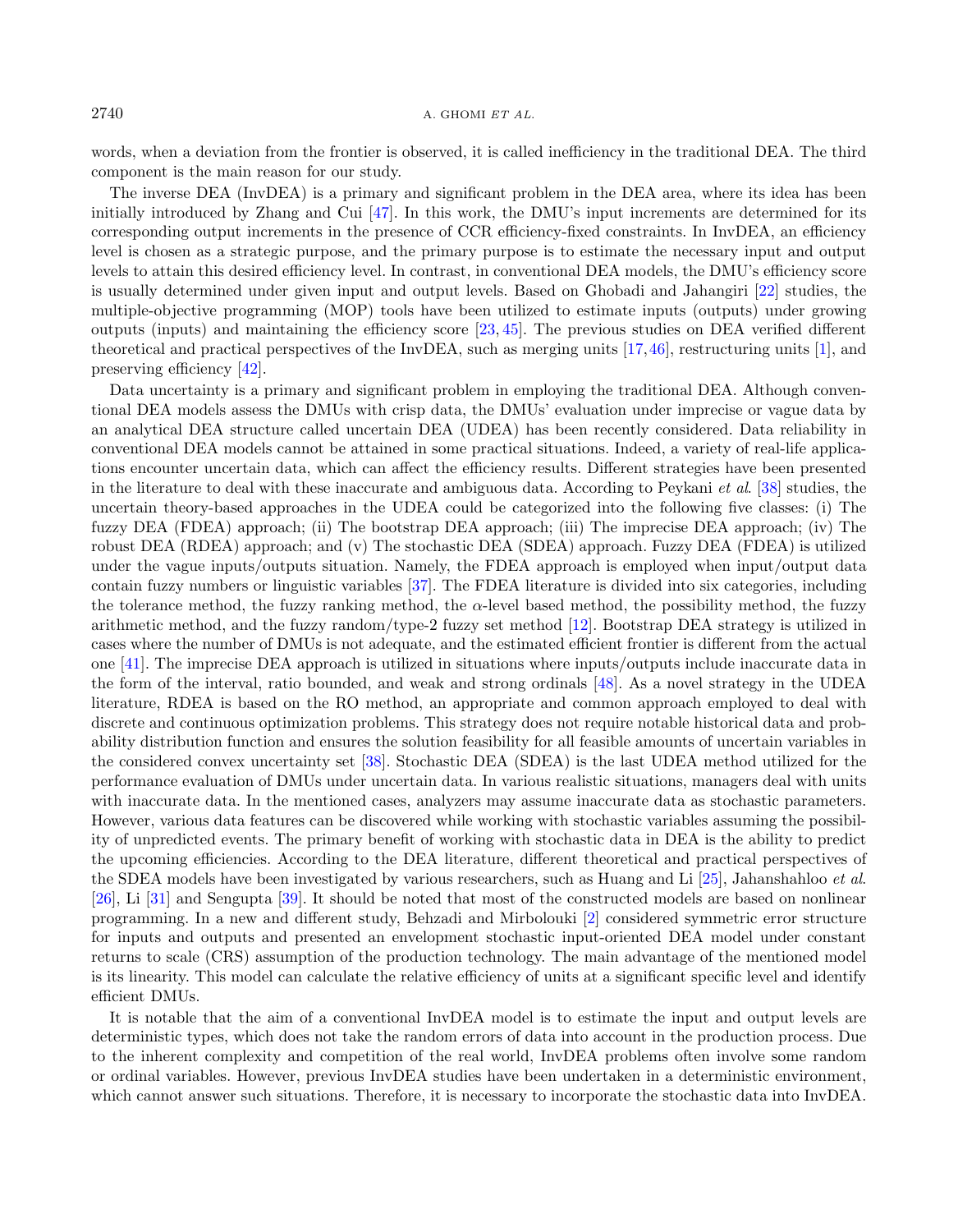It is worth noting that the stochastic InvDEA estimates inputs and outputs such that production frontiers that incorporate both inefficiency and stochastic error, which moves the frontiers closer to the bulk of the producing units. Then, the estimated inputs and outputs of DMUs are improved comparing to the deterministic InvDEA models. The main contribution of this paper is to provide a theoretical and practical framework of the stochastic InvDEA with random data.

This study presents a theoretical and practical framework of InvDEA under random data and focuses on the key thematic areas of resource allocation management, handling investment analysis problems, the implication of new performance strategies, and the motivations. In other words, InvDEA models are proposed in this study to manage resource allocation and investment analysis issues. Our proposed models are constructed to estimate inputs and output changes to keep the decision-making unit's efficiency score and other DMUs unchanged. InvDEA models are constructed for the first time to deal with stochastic data. The managers can employ these models to detect efficient DMUs from inefficient ones and design useful approaches to improve the efficiency score. These approaches can be considered as new approaches in resource allocation management and handling investment analysis problems. It is worth noting that these approaches do not change the efficiency scores. Moreover, a novel optimality principle is presented in this study for stochastic MOP (SMOP) problems, called stochastic (weak) Pareto optimality in the level of significance  $\alpha \in [0,1]$ . The mentioned points can be utilized to solve the assumed InvDEA problems. A banking sector application is provided to demonstrate the credibility and capability of the presented approach in a practical situation. The main contributions of the current work are summarized as follows:

- For the first time, an InvDEA model is constructed under random data.
- For the first time, the inverse input-oriented SDEA model is constructed and employed for resource allocation problems.
- Similarly, an inverse output-oriented SDEA model is constructed to deal with investment analysis problems.
- A novel optimality principle is presented for SMOP, named stochastic (weak) Pareto optimality in the level of significance  $\alpha \in [0, 1]$ .
- Stochastic (weak) Pareto optimality in the level of significance  $\alpha \in [0,1]$  is utilized in InvDEA.

The article's remainder is organized as follows: Section [2](#page-2-0) introduces the literature review on SDEA. Section [3](#page-3-0) presents some principles of SDEA. The fundamental results of this work are stated in Section [4.](#page-6-0) The mentioned section offers new inverse models. A banking sector example is provided in Section [5](#page-13-0) to demonstrate the performance of the developed theory. Finally, a short conclusion and future work aspects are presented in Section [6.](#page-16-0)

#### 2. Literature review on SDEA

<span id="page-2-0"></span>In the conventional DEA models, deterministic data are considered. However, in practical applications, we may face some stochastic data, including costs, prices, and production, depending on the financial crisis, social and political features, inflation, and natural components. In other words, due to the intrinsic uncertainties in many practical applications, stochastic estimations are inevitable in the efficiency evaluation procedure. Therefore, the expansion of DEA models can be considered a necessity. SDEA contains efficiency analysis strategies based on production economic principles like convexity or ray unboundedness of the included stochastic inputs and outputs. Moreover, they employ statistical principles or distributional considerations to estimate stochastic inefficiency rather than a deterministic or a stochastic production possibility set (PPS).

According to Olesen and Petersen [\[36\]](#page-23-10) studies, the SDEA theory-based approaches can be classified into the following two categories: (i) The semi-parametric stochastic frontier analysis (SFDEA) approach; and (ii) The chance-constrained DEA (CCDEA) approach. The stochastic frontier analysis is a regression analysisbased method in which econometric models like Cobb–Douglas production functions are utilized to predict the production frontier [\[30\]](#page-22-16). CCDEA approach is usually utilized for stochastic inputs/outputs with a determined probability distribution function for the uncertain parameters [\[5\]](#page-22-17). To deal with stochastic data in DEA, Thore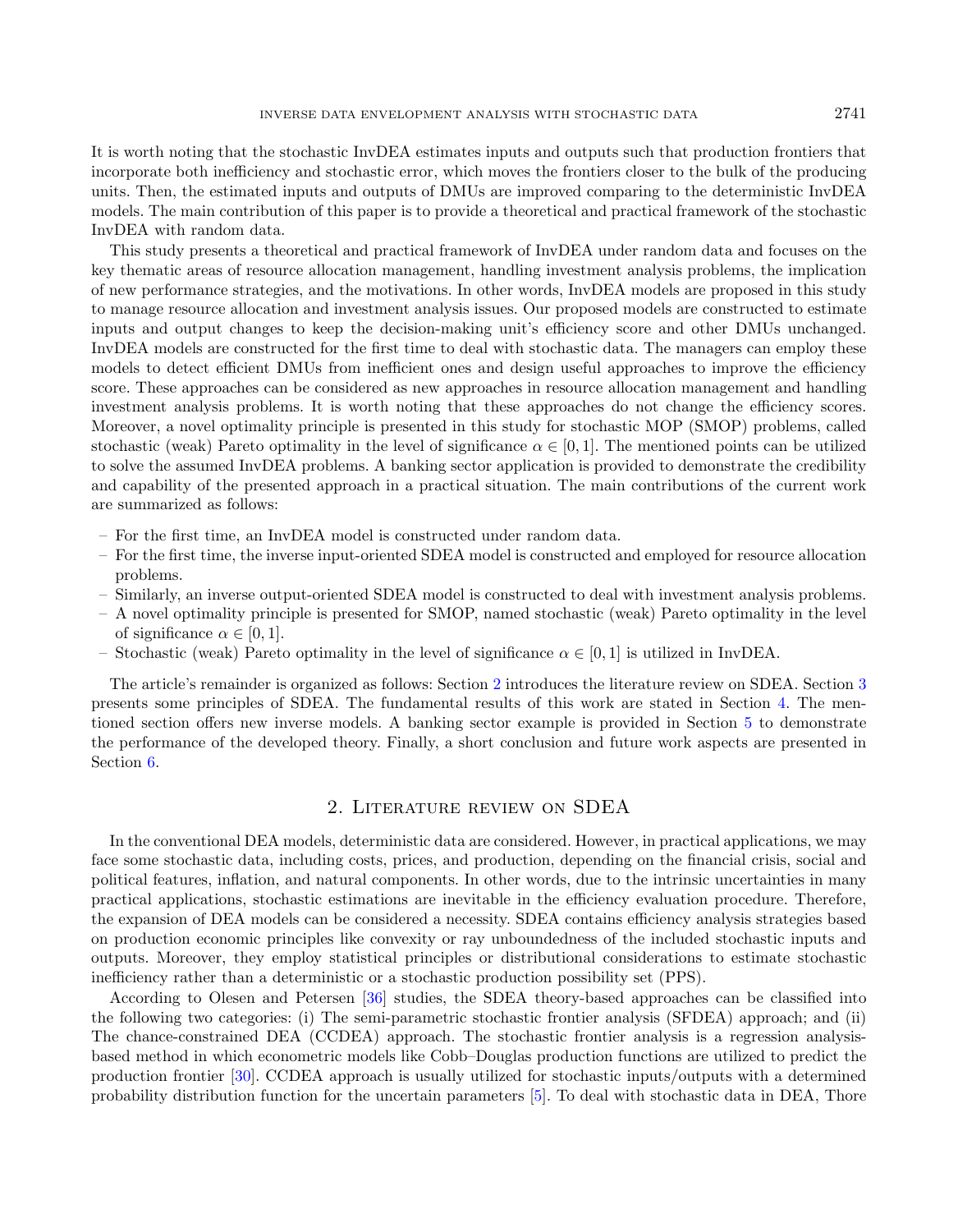[\[43\]](#page-23-11) developed DEA-based chance-constrained programming. Cooper et al. [\[6\]](#page-22-18) explicitly modeled a stochastic PPS to propose an SDEA method. Cooper *et al.* [\[5\]](#page-22-17) generalized DEA models with inputs and outputs described with normal random variables. Moreover, they presented stochastic efficient DMU. Li [\[31\]](#page-22-14) and Huang and Li [\[25\]](#page-22-12) introduced the efficiency dominance of a DMU using probabilistic comparisons of inputs and outputs with other DMUs, which are evaluated through solving a chance-constrained programming problem. Then, some DEA models have been constructed with stochastic data by various researchers, such as Khodabakhshi [\[29\]](#page-22-19), Behzadi et al. [\[3\]](#page-22-5), Lotfi et al. [\[34\]](#page-22-6) and Hosseinzadeh Lotfi et al. [\[24\]](#page-22-20).

Behzadi and Mirbolouki [\[2\]](#page-22-15) introduced the symmetric error structure and proposed a linear form of stochastic CCR model. In the current work, the inverse version of the SDEA model addressed in Behzadi and Mirbolouki [\[2\]](#page-22-15) is considered to extract necessary and sufficient conditions for input and output estimation under preserving efficiency score.

CCDEA and semi-parametric SFDEA seems to be competing methods within the SDEA field. SFDEA's proponents may claim that this method is superior to CCDEA due to its consistency with essential principles in production theory and its strong statistical basis, including a basic data production procedure. In contrast, CCDEA's proponents may claim this method's advantage since DMU-specific distributions of noise and inefficiency can be easily incorporated, and multiple inputs/outputs can be explicitly handled. Moreover, a recent study performed by Simar [\[40\]](#page-23-12) provides a data production procedure for a multivariate, cross-sectional, nonparametric stochastic frontier model employed in the CCDEA context. According to Olesen and Petersen [\[36\]](#page-23-10) studies, although the stochastic PPS estimators in the context of SFDEA and CCDEA have different features in the modeling of noise and stochastic inefficiency, all have one output and multiple inputs.

### 3. Stochastic DEA

<span id="page-3-0"></span>Consider a set of n DMUs,  $\{DMU_j : j \in J = \{1, 2, ..., n\}\}$ , such that DMU<sub>j</sub> produces output level  $\tilde{Y}_j =$  $(\tilde{y}_{1j}, \tilde{y}_{2j}, \ldots, \tilde{y}_{sj})^t$  by consuming input level  $\tilde{X}_j = (\tilde{x}_{1j}, \tilde{x}_{2j}, \ldots, \tilde{x}_{mj})^t$ . Let the input and output levels of DMU<sub>j</sub>,  $j \in J$ , be normal-stochastic numbers as follows:

$$
\tilde{x}_{ij} \sim N(x_{ij}, \sigma_{ij}^2),
$$
  
\n
$$
\tilde{y}_{rj} \sim N(y_{rj}, \psi_{rj}^2),
$$
  
\n
$$
\forall i \in I = \{1, 2, ..., m\},
$$
  
\n
$$
\forall r \in O = \{1, 2, ..., s\},
$$

where  $x_{ij}$  and  $\sigma_{ij}^2$  for all  $i \in I$  and  $j \in J$ , are mean and variance of inputs, respectively. Also,  $y_{rj}$  and  $\psi_{rj}^2$  for all  $r \in O$  and  $j \in J$ , are mean and variance of outputs, respectively. It is worth noting that the mean and variance of data are rarely unknown. Therefore, we try to estimate these parameters. For this purpose, it is a suitable estimator, if the estimator is an unbiased and efficient estimator. According to the stochastic DEA literature, if  $\{(x_{ij}^t, \hat{y}_{rj}^t) \mid i \in I, r \in O, t = 1, 2, \ldots, p\}$  is a random sample with size p for the DMU<sub>j</sub>,  $j \in J$ , then

<span id="page-3-1"></span>
$$
\bar{x}_{ij} = \frac{1}{p} \sum_{t=1}^{p} \hat{x}_{ij}^{t},
$$
  

$$
\bar{\sigma}_{ij}^{2} = \frac{1}{p-1} \sum_{i=1}^{p} (\hat{x}_{ij}^{t} - \bar{x}_{ij})^{2},
$$

are unbiased estimators for " $x_{ij}$ " and " $\sigma_{ij}^2$ ", and

$$
\bar{y}_{rj} = \frac{1}{p} \sum_{t=1}^{p} \hat{y}_{rj}^{t},
$$
  

$$
\bar{\psi}_{rj}^{2} = \frac{1}{p-1} \sum_{t=1}^{p} (\hat{y}_{rj}^{t} - \bar{y}_{rj})^{2},
$$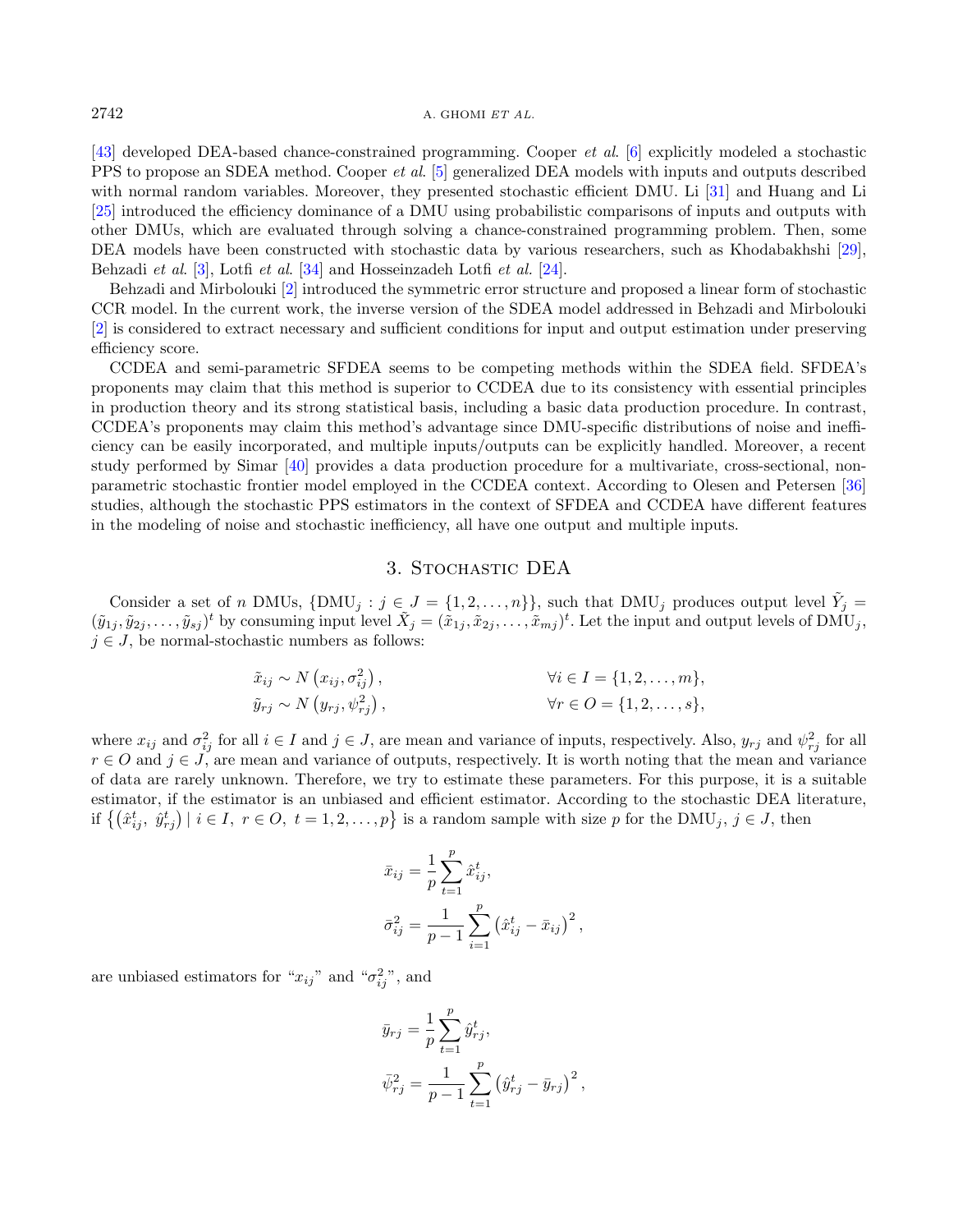are unbiased estimators for " $y_{rj}$ " and " $\psi_{rj}^2$ ". Clearly, if the sample size is large enough, then  $\bar{x}_{ij}$  ( $\bar{y}_{rj}$ ) and  $\bar{\sigma}_{ij}^2$  $(\bar{\psi}_{rj}^2)$  are the best estimators for mean and variance of inputs (outputs).

The following input-oriented SDEA problem is considered to estimate the relative efficiency in the level of significance  $\alpha$  of the unit under assessment DMU<sub>o</sub>,  $o \in J$  [\[8\]](#page-22-21):

$$
\theta_o(\alpha) = \min \quad \theta
$$
\n
$$
\text{s.t.} \qquad P\left\{\sum_{j \in J} \mu_j \tilde{X}_j \le \theta \tilde{X}_o\right\} \ge 1 - \alpha,
$$
\n
$$
P\left\{\sum_{j \in J} \mu_j \tilde{Y}_j \ge \tilde{Y}_o\right\} \ge 1 - \alpha,
$$
\n
$$
\mu \in \Omega,
$$
\n(3.1)

where

$$
\Omega = \left\{ \mu | \mu = (\mu_1, ..., \mu_n), \ \delta_1 \left( \sum_{j \in J} \mu_j + \delta_2 (-1)^{\delta_3} \nu \right) = \delta_1, \ \nu \ge 0, \ \mu_j \ge 0, j \in J \right\}.
$$

In this model,  $(\mu, \theta) \in \mathbb{R}^n \times \mathbb{R}$  is the variables vector. Also,  $\alpha \in [0, 1]$  is a predefined error level and P means "Probability". Moreover,  $\delta_1, \delta_2, \delta_3 \in \{0, 1\}$ . Clearly, the production technology is under the following conditions:

- (i) Constant returns to scale (CRS) if  $\delta_1 = 0$ ;
- (ii) Variable returns to scale (VRS) if  $\delta_1 = 1, \delta_2 = 0$ ;
- (iii) Non-increasing returns to scale (NIRS) if  $\delta_1 = \delta_2 = 1$  and  $\delta_3 = 0$ ;
- (iv) Non-decreasing returns to scale (NDRS) if  $\delta_1 = \delta_2 = \delta_3 = 1$ .

According to the DEA literature [\[8\]](#page-22-21), if  $\Phi$  is cumulative standard normal distribution function, then the stochastic model [\(3.1\)](#page-3-1) can be simplified to the following non-linear problem:

$$
\theta_o(\alpha) = \min \quad \theta
$$
\n
$$
\text{s.t.} \quad \sum_{j \in J} \mu_j x_{ij} - \Phi^{-1}(\alpha) \sigma_i^I(\mu, \theta) \leq \theta x_{io}, \qquad \forall i \in I,
$$
\n
$$
\sum_{j \in J} \mu_j y_{rj} + \Phi^{-1}(\alpha) \sigma_r^O(\mu) \geq y_{ro}, \qquad \forall r \in O,
$$
\n
$$
\mu \in \Omega,
$$
\n(3.2)

where

$$
\left(\sigma_i^I(\mu,\theta)\right)^2 = \sum_{j\in J} \sum_{k\in J} \mu_j \mu_k \text{Cov}\left(\tilde{x}_{ij}, \tilde{x}_{ik}\right) + \theta^2 \text{Var}\left(\tilde{x}_{io}\right) - 2\theta \sum_{j\in J} \mu_j \text{Cov}\left(\tilde{x}_{ij}, \tilde{x}_{io}\right), \qquad \forall i \in I,
$$

$$
\left(\sigma_r^O(\mu)\right)^2 = \sum_{j\in J} \sum_{k\in J} \mu_j \mu_k \text{Cov}\left(\tilde{y}_{rj}, \tilde{y}_{rk}\right) + \text{Var}\left(\tilde{y}_{ro}\right) - 2 \sum_{j\in J} \mu_j \text{Cov}\left(\tilde{y}_{rj}, \tilde{y}_{ro}\right), \qquad \forall r \in O.
$$

Also, it is clear that if all the input and output levels of the units are uncorrelated, then:

$$
\left(\sigma_i^I(\mu,\theta)\right)^2 = \sum_{j\in J} \mu_j^2 \text{Var}\left(\tilde{x}_{ij}\right)^2 + \theta \text{Var}\left(\tilde{x}_{io}\right)^2 \left(\theta - 2\mu_o\right), \qquad \forall i \in I,
$$

$$
\left(\sigma_r^O(\mu)\right)^2 = \sum_{j \in J} \mu_j^2 \text{Var}\left(\tilde{y}_{rj}\right) + \text{Var}\left(\tilde{y}_{ro}\right)^2 \left(1 - 2\mu_o\right), \qquad \forall r \in O.
$$

<span id="page-4-0"></span>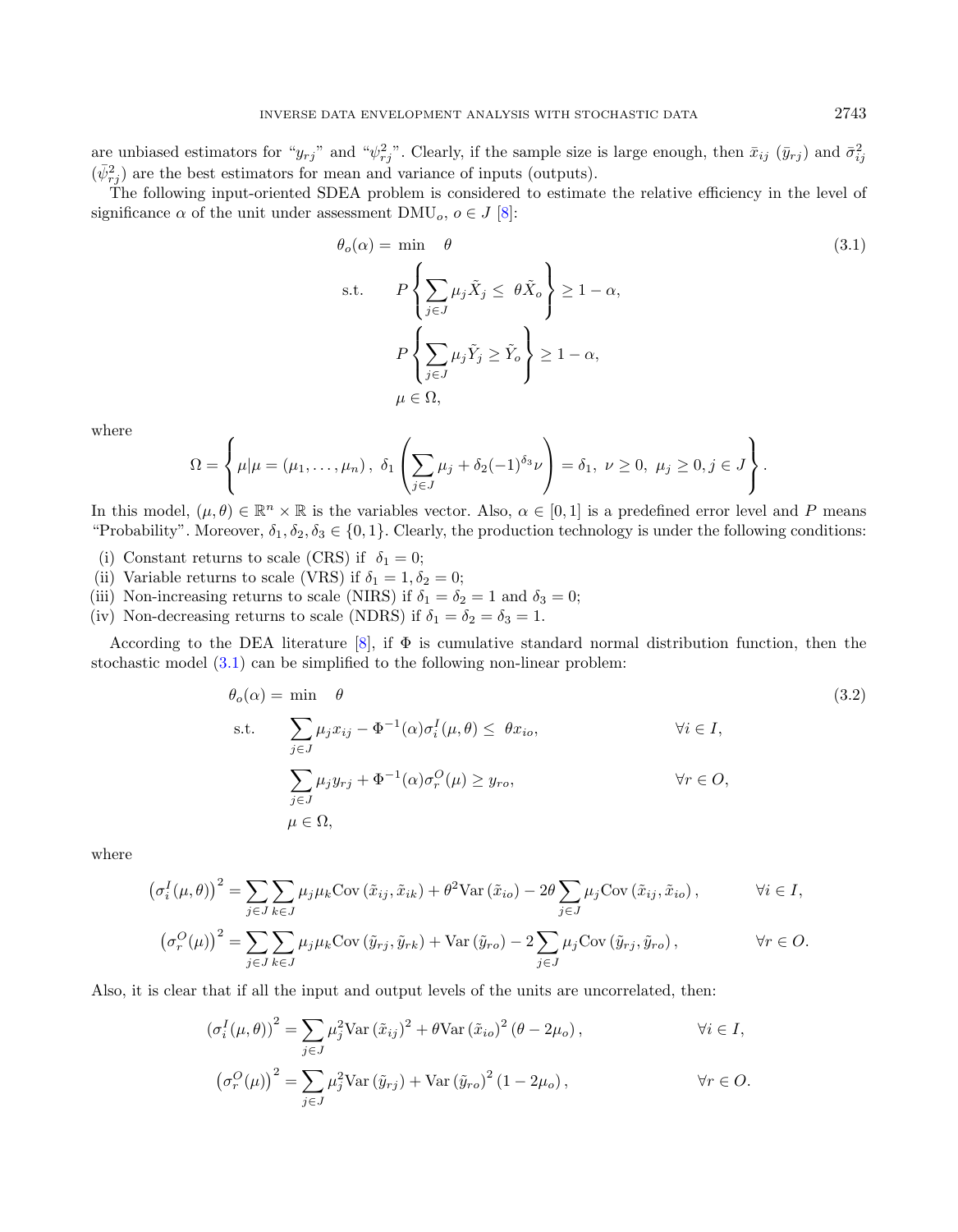#### $2744$  A. GHOMI ET AL.

The output-version of the model  $(3.1)$  in the level of significance  $\alpha$  is as follows [\[8\]](#page-22-21):

<span id="page-5-1"></span><span id="page-5-0"></span>
$$
\varphi_o(\alpha) = \max \varphi
$$
\n
$$
\varphi
$$
\n
$$
\text{s.t.} \qquad P\left\{\sum_{j\in J} \mu_j \tilde{X}_j \le \tilde{X}_o\right\} \ge 1 - \alpha,
$$
\n
$$
P\left\{\sum_{j\in J} \mu_j \tilde{Y}_j \ge \varphi \tilde{Y}_o\right\} \ge 1 - \alpha,
$$
\n
$$
\mu \in \Omega.
$$
\n(3.3)

 $(\mu, \varphi) \in \mathbb{R}^n \times \mathbb{R}$  is the variables vector in model [\(3.3\)](#page-5-0). Considering  $\Phi$  as cumulative standard distribution function, the stochastic model  $(3.3)$  can be simplified to model  $(3.4)$ .

$$
\varphi_o(\alpha) = \max \varphi
$$
\n
$$
\varphi
$$
\n
$$
\text{s.t.} \quad \sum_{j \in J} \mu_j x_{ij} - \Phi^{-1}(\alpha) \sigma_i^I(\mu) \leq x_{io}, \qquad \forall i \in I,
$$
\n
$$
\sum_{j \in J} \mu_j y_{rj} + \Phi^{-1}(\alpha) \sigma_r^O(\mu, \varphi) \geq \varphi y_{ro}, \qquad \forall r \in O,
$$
\n
$$
\mu \in \Omega,
$$
\n(3.4)

where

$$
\left(\sigma_i^I(\mu)\right)^2 = \sum_{j \in J} \sum_{k \in J} \mu_j \mu_k \text{Cov}\left(\tilde{x}_{ij}, \tilde{x}_{ik}\right) + \text{Var}\left(\tilde{x}_{io}\right) - 2\sum_{j \in J} \mu_j \text{Cov}\left(\tilde{x}_{ij}, \tilde{x}_{io}\right), \qquad \forall i \in I,
$$
  

$$
\left(\sigma_r^O(\mu, \varphi)\right)^2 = \sum_{j \in J} \sum_{k \in J} \mu_j \mu_k \text{Cov}\left(\tilde{y}_{rj}, \tilde{y}_{rk}\right) + \varphi^2 \text{Var}\left(\tilde{y}_{ro}\right) - 2\varphi \sum_{j \in J} \mu_j \text{Cov}\left(\tilde{y}_{rj}, \tilde{y}_{ro}\right), \qquad \forall r \in O.
$$

If  $\varphi_o(\alpha) = 1$  (resp.  $\theta_o(\alpha) = 1$ ), then DMU<sub>o</sub> is called stochastic output (resp. input-) oriented weakly efficient in the level of significance  $\alpha$ . Also, Cooper *et al.* [\[8\]](#page-22-21) established the following theorem.

**Theorem 3.1.** Consider models  $(3.2)$  and  $(3.4)$ :

- (i) These models are feasible for all the levels of significance  $\alpha$ .
- (ii) If  $\alpha \leq 0.5$  then  $0 < \theta_o(\alpha) \leq 1$  and  $\varphi_o(\alpha) \geq 1$ .
- (iii) If  $\alpha \leq \alpha'$  then  $\theta_o(\alpha') \leq \theta_o(\alpha)$  and  $\varphi_o(\alpha') \geq \varphi_o(\alpha)$ .

<span id="page-5-2"></span>Remark 3.2. Assume that the input and output levels of the DMUs have a symmetric error structure. In fact, the following structure is considered for the inputs and outputs of  $\text{DMU}_j$ ,  $j \in J$ :

$$
\tilde{x}_{ij} = x_{ij} + a_{ij}\tilde{\varepsilon}_{ij}, \qquad \forall i \in I, \n\tilde{y}_{rj} = y_{rj} + b_{rj}\tilde{\xi}_{rj}, \qquad \forall r \in O,
$$
\n(3.5)

where  $a_{ij} \in \mathbb{R}_{\geq 0}, b_{rj} \in \mathbb{R}_{\geq 0}, \tilde{\varepsilon}_{ij} \sim N(0, \bar{\sigma}^2)$ , and  $\tilde{\xi}_{rj} \sim N(0, \bar{\sigma}^2)$ . In fact,  $\tilde{\varepsilon}_{ij}$  and  $\tilde{\xi}_{rj}$  are errors of input and output levels in conflict with the mean values, respectively. If the input and output vectors of the units are uncorrelated and  $\tilde{\varepsilon}_{ij} = \tilde{\varepsilon}_i$  and  $\xi_{rj} = \xi_r$  for all  $i \in I$  and  $r \in O$ , then models [\(3.2\)](#page-4-0) and [\(3.4\)](#page-5-1) can be transformed to linear programming  $(LP)$  models  $(3.6)$  and  $(3.7)$ , respectively  $[2]$ :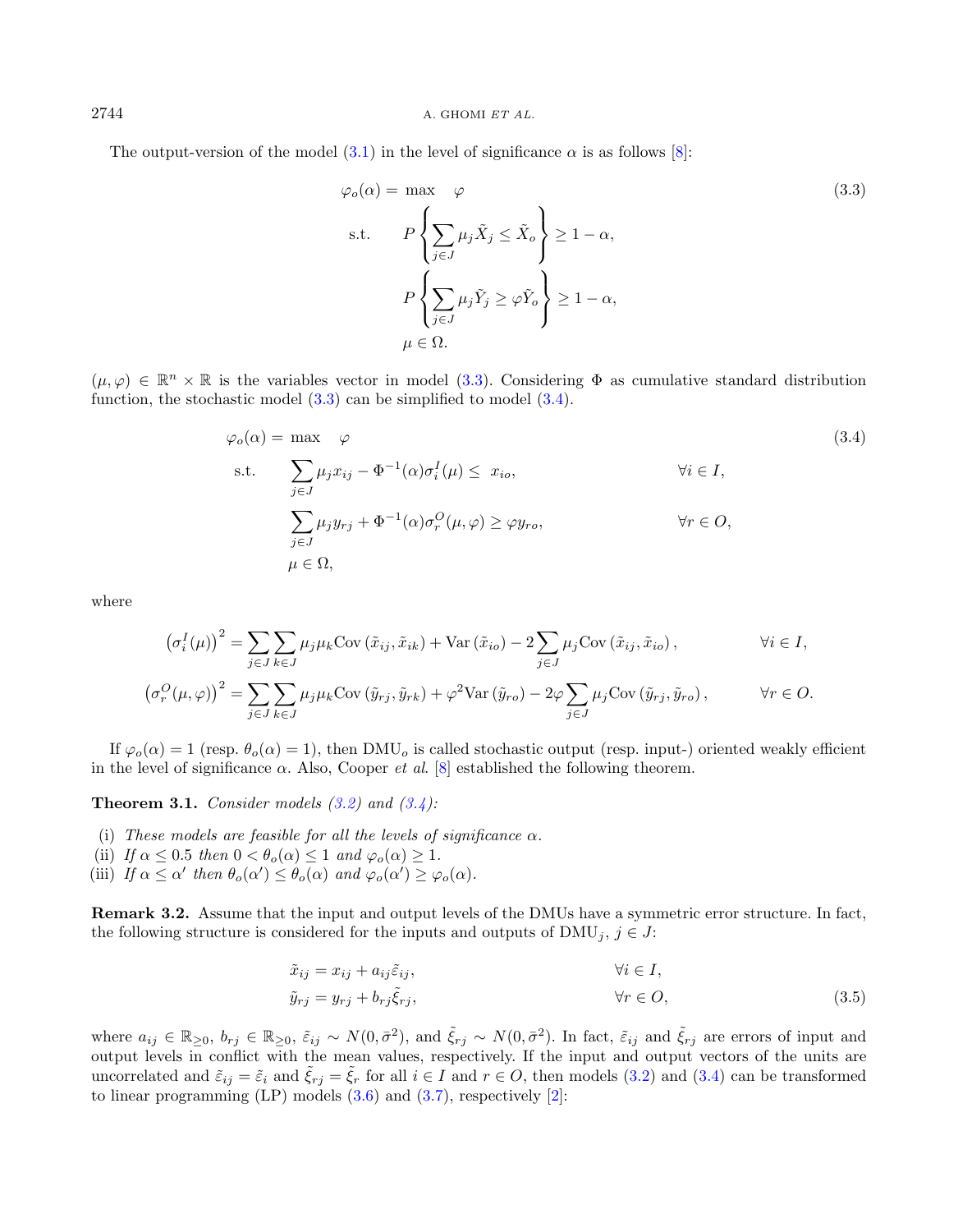$$
\theta_o(\alpha) = \min \theta
$$
\n
$$
\theta_{\text{S}}(1, \alpha) = \min \theta
$$
\n
$$
\theta_{\text{S}}(2, \alpha) = \min \theta
$$
\n
$$
\sum_{j \in J} \mu_j x_{ij} - \Phi^{-1}(\alpha) \bar{\sigma} (p_i^+ + p_i^-) \leq \theta x_{io}, \qquad \forall i \in I,
$$
\n
$$
\sum_{j \in J} \mu_j y_{rj} + \Phi^{-1}(\alpha) \bar{\sigma} (q_r^+ + q_r^-) \geq y_{ro}, \qquad \forall r \in O,
$$
\n
$$
\sum_{j \in J} \mu_j a_{ij} - \theta a_{io} = p_i^+ - p_i^-, \qquad \forall i \in I,
$$
\n
$$
\sum_{j \in J} \mu_j b_{rj} - b_{ro} = q_r^+ - q_r^-, \qquad \forall r \in O,
$$
\n
$$
\varphi_o(\alpha) = \max \varphi
$$
\n
$$
\varphi_o(\alpha) = \max \varphi
$$
\n
$$
\varphi_o(\alpha) = \max \varphi
$$
\n
$$
\varphi_{\text{S}}(1, \alpha) = \sum_{j \in J} \mu_j x_{ij} - \Phi^{-1}(\alpha) \bar{\sigma} (p_i^+ + p_i^-) \leq x_{io}, \qquad \forall i \in I,
$$
\n
$$
\sum_{j \in J} \mu_j y_{rj} + \Phi^{-1}(\alpha) \bar{\sigma} (q_r^+ + q_r^-) \geq \varphi y_{ro}, \qquad \forall r \in O,
$$
\n
$$
\sum_{j \in J} \mu_j a_{ij} - a_{io} = p_i^+ - p_i^-, \qquad \forall i \in I,
$$
\n
$$
\sum_{j \in J} \mu_j b_{rj} - \varphi b_{ro} = q_r^+ - q_r^-, \qquad \forall r \in O,
$$

$$
\mu\in\Omega, p_i^+\geq 0, p_i^-\geq 0, q_r^+\geq 0, q_r^-\geq 0, \qquad \qquad \forall i\in I, \; \forall r\in O.
$$

In the models [\(3.6\)](#page-6-1) and [\(3.7\)](#page-6-2),  $\varphi$ ,  $\theta$ ,  $\mu_j$ ,  $p_i^+$ ,  $p_i^-$ ,  $q_r^+$ , and  $q_r^-$  are variables for all indices.

## 4. Stochastic InvDEA

<span id="page-6-0"></span>The DMU's efficiency score is usually determined under given input and output levels in conventional DEA models. In contrast, in InvDEA, an efficiency target is chosen as a strategic purpose, and the primary purpose is to find the necessary input and output vectors to attain this desired efficiency target. Initially, the following significant problem has been studied in the framework of InvDEA [\[23,](#page-22-8) [45\]](#page-23-2):

**Question.** If the efficiency index of  $\text{DMU}_o$  remains unchanged with respect to other DMUs, but the input/output levels increase, to what extent should the output/input levels of  $\text{DMU}_o$  increase?

This Question was solved using MOP problems by Wei et al. [\[45\]](#page-23-2) and Hadi-Vencheh et al. [\[23\]](#page-22-8). Different theoretical and practical perspectives of the InvDEA has been studied in the DEA literature, such as setting revenue target [\[10\]](#page-22-22), investment analysis [\[44\]](#page-23-13), and resource allocation [\[14\]](#page-22-23) under inter-temporal dependence of data  $[19, 20, 28]$  $[19, 20, 28]$  $[19, 20, 28]$  $[19, 20, 28]$ , and fuzzy data  $[18]$ .

Nevertheless, the constructed models in the mentioned works could not solve the issue of input-estimation and output-estimation in the presence of stochastic data. Therefore, Sections [4.1](#page-6-3) and [4.2](#page-10-0) attempt to estimate the input/output levels in the presence of stochastic data.

#### <span id="page-6-3"></span>4.1. Estimation of input levels

<span id="page-6-4"></span>This sub-section extends the following question (proposed by [\[23\]](#page-22-8)) in a stochastic framework.

<span id="page-6-2"></span><span id="page-6-1"></span>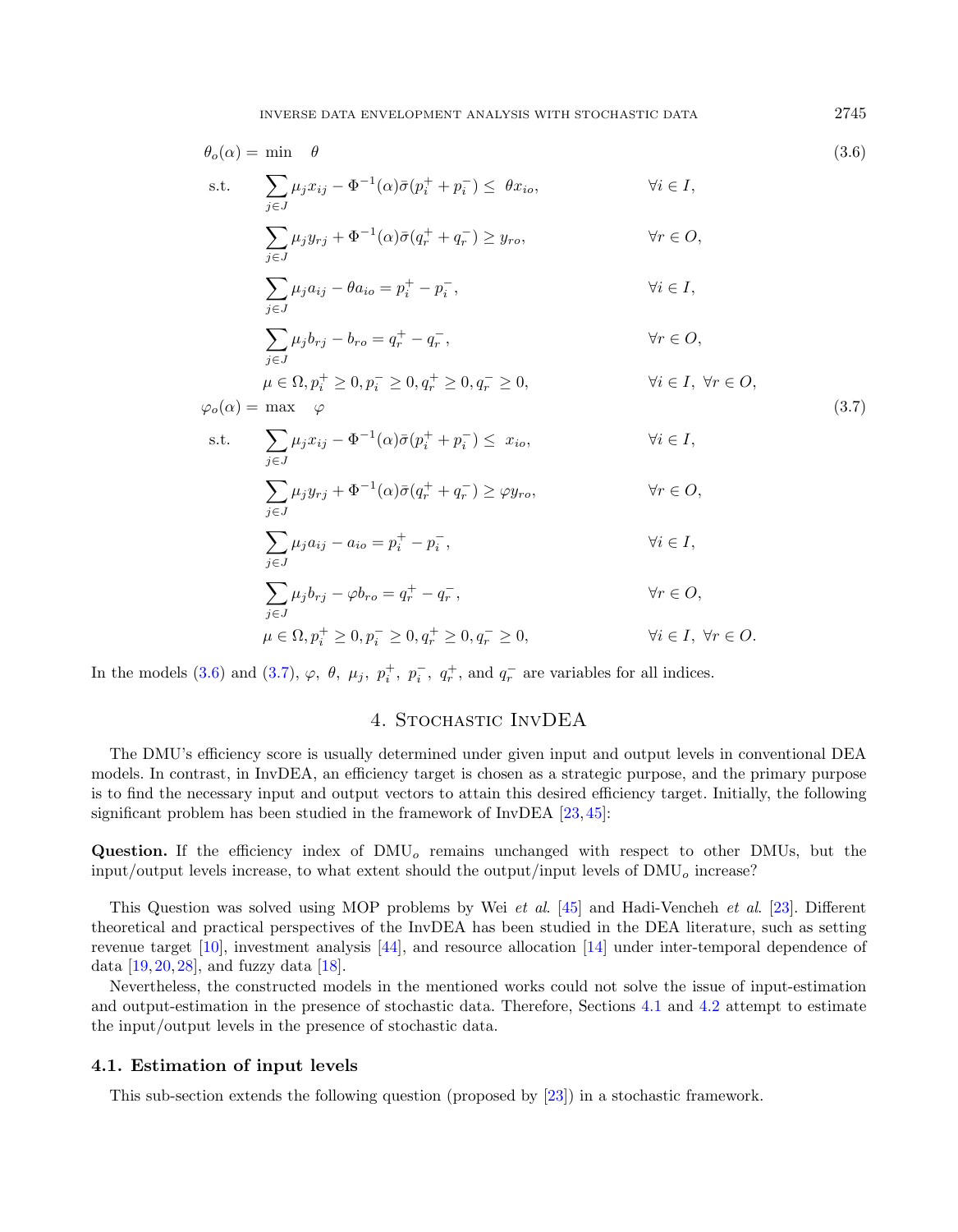$2746$  A. GHOMI ET AL.

**Question 1.** If the efficiency index of  $\text{DMU}_o$  remains unchanged with respect to other DMUs, but the output levels increase, to what extent should the input levels of  $\text{DMU}_o$  increase?

Suppose that the output levels of DMU<sub>o</sub> are increased from  $\tilde{Y}_o$  to  $\tilde{\beta}_o = \tilde{Y}_o + \Delta \tilde{Y}_o$ , such that  $\Delta \tilde{Y}_o \geq 0$ ,  $\Delta \tilde{Y}_o \neq 0$ . The goal of Question [1](#page-6-4) is to find the input levels  $\tilde{\alpha}_o = (\tilde{\alpha}_{1o}, \tilde{\alpha}_{2o}, \ldots, \tilde{\alpha}_{mo})$  on the condition that the efficiency score of DMU<sub>o</sub> in the level of significance  $\alpha$  is still  $\theta_o(\alpha)$ . More accurately,  $\tilde{\alpha}_o = \tilde{X}_o + \Delta \tilde{X}_o$ , where  $\Delta \tilde{X}_o \ge 0$ .

Assume  $\text{DMU}_{n+1}$  indicates the entity generated after increasing the input and output levels of  $\text{DMU}_o$ . The following model estimates the efficiency index of  $\text{DMU}_{n+1}$  in the level of significance  $\alpha$ :

$$
\theta_{n+1}(\alpha) = \min \quad \theta
$$
\n
$$
\text{s.t.} \quad P\left\{\sum_{j\in J} \mu_j \tilde{X}_j + \mu_{n+1} \tilde{\alpha}_o \le \theta \tilde{\alpha}_o\right\} \ge 1 - \alpha,
$$
\n
$$
P\left\{\sum_{j\in J} \mu_j \tilde{Y}_j + \mu_{n+1} \tilde{\beta}_o \ge \tilde{\beta}_o\right\} \ge 1 - \alpha,
$$
\n
$$
\mu \in \Omega^+,
$$
\n
$$
\Omega^+ = \left\{\mu|\mu = (\mu_1, \dots, \mu_n, \mu_{n+1}), \delta_1\left(\sum_{j\in J} \mu_j + \mu_{n+1} + \delta_2(-1)^{\delta_3} \nu\right) = \delta_1, \nu \ge 0, \mu_j \ge 0, j \in J \cup \{n+1\}\right\}.
$$
\n(4.1)

If the optimal values of the problems  $(3.1)$  and  $(4.1)$  are the same in the level of significance  $\alpha$ , it is said that the efficiency index remains unchanged, i.e.

<span id="page-7-2"></span><span id="page-7-0"></span>eff 
$$
(\tilde{\alpha}_o, \tilde{\beta}_o)
$$
  $(\alpha) = \text{eff} \left(\tilde{X}_o, \tilde{Y}_o\right) (\alpha)^1$ .

The following SMOP problem is proposed in the level of significance  $\alpha$  to answer the above question or find the input levels.

$$
\min (\tilde{\alpha}_{1o}, \tilde{\alpha}_{2o}, \dots, \tilde{\alpha}_{mo})
$$
\n
$$
\text{s.t. } P\left\{ \sum_{j \in J} \mu_j \tilde{X}_j \leq \theta_o(\alpha) \tilde{\alpha}_o \right\} \geq 1 - \alpha,
$$
\n
$$
P\left\{ \sum_{j \in J} \mu_j \tilde{Y}_j \geq \tilde{\beta}_o \right\} \geq 1 - \alpha,
$$
\n
$$
P\left\{ \tilde{\alpha}_o \geq \tilde{X}_o \right\} \geq 1 - \alpha,
$$
\n
$$
\mu \in \Omega.
$$
\n
$$
(4.2)
$$

<span id="page-7-1"></span>In this model,  $(\mu, \tilde{\alpha}_o)$  is the variables vector.  $\theta_o(\alpha)$  is a constant, which represents the optimal value of variable  $\theta$  in the problem [\(3.1\)](#page-3-1). Additionally,  $\tilde{\beta}_o$  is known and fixed.

A novel optimality concept is defined for the SMOP [\(4.2\)](#page-7-2) based on the special structure of this problem.

**Definition 4.1.** A feasible solution  $\Delta = (\mu^*, \tilde{\alpha}_{1o}^*, \tilde{\alpha}_{2o}^*, \dots, \tilde{\alpha}_{mo}^*)$  is called a stochastic Pareto (SP) solution in the level of significance  $\alpha$  to SMOP [\(4.2\)](#page-7-2) if there is no other feasible solution  $\Gamma = (\mu, \tilde{\alpha}_{1o}, \tilde{\alpha}_{2o}, \dots, \tilde{\alpha}_{mo})$  such that

$$
P\{\tilde{\alpha}_{io} - \tilde{\alpha}_{io}^* \le 0\} \ge 1 - \alpha \quad \text{for each} \quad i = 1, 2, \dots, m,
$$

<sup>1</sup>After this, the notation "eff" is employed instead of "efficiency" for simplicity.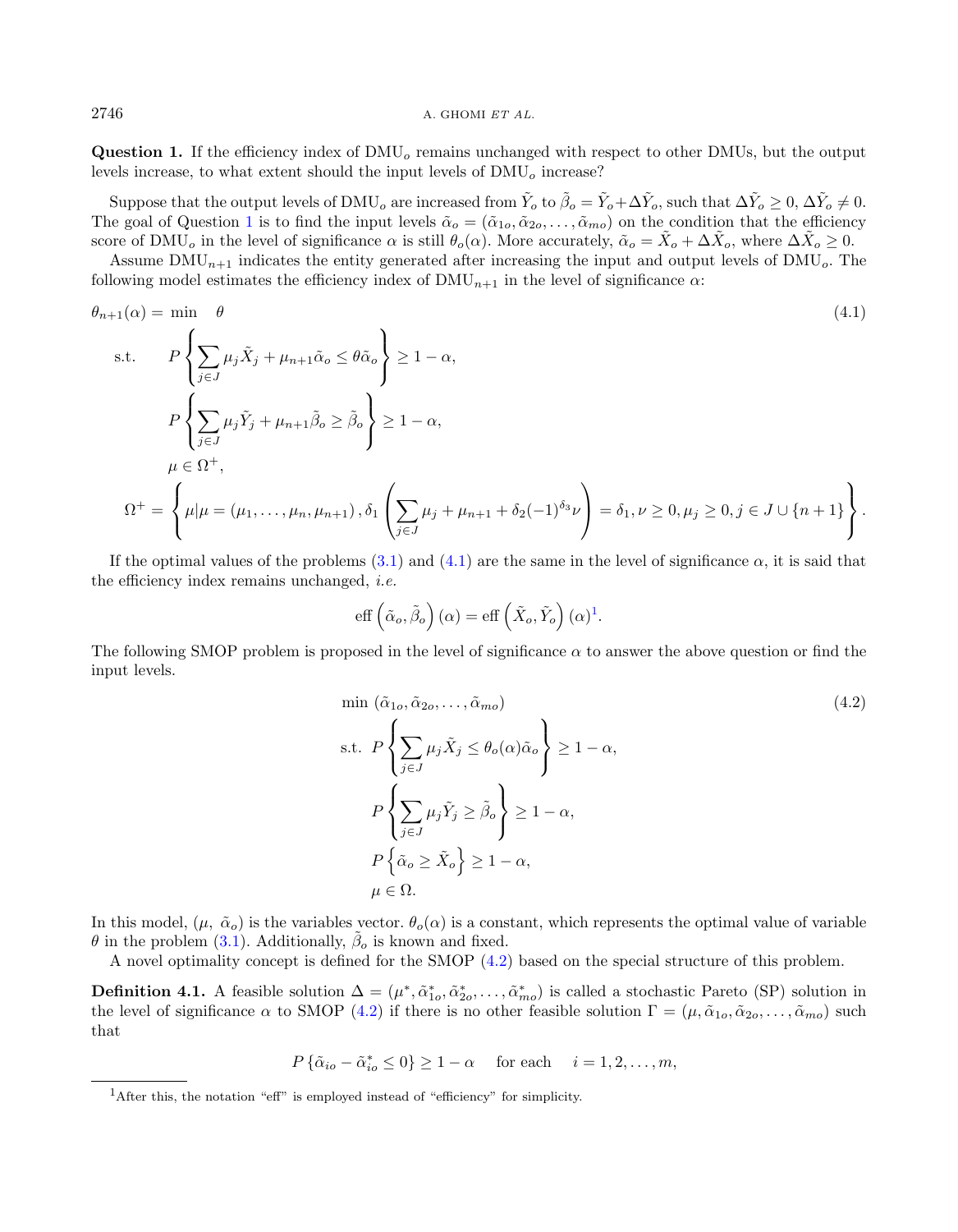$$
P\{\tilde{\alpha}_{io} - \tilde{\alpha}_{io}^* \le -\epsilon\} \ge 1 - \alpha \quad \text{for some} \quad i = 1, 2, \dots, m,
$$

where  $\epsilon$  is a non-archimedian infinitesimal.

**Definition 4.2.** A feasible solution  $\Delta = (\mu^*, \tilde{\alpha}_{1o}^*, \tilde{\alpha}_{2o}^*, \dots, \tilde{\alpha}_{mo}^*)$  is called a stochastic weak Pareto (SWP) solution in the level of significance  $\alpha$  to SMOP [\(4.2\)](#page-7-2) if there is no other feasible solution  $\Gamma = (\mu, \tilde{\alpha}_{1o}, \tilde{\alpha}_{2o}, \ldots, \tilde{\alpha}_{mo})$ such that

$$
P\left\{\tilde{\alpha}_{io}-\tilde{\alpha}_{io}^* \leq -\epsilon\right\} \geq 1-\alpha \quad \text{ for each } \quad i=1,2,\ldots,m,
$$

where  $\epsilon$  is a non-Archimedian infinitesimal.

Theorem [4.3](#page-8-0) shows how the model SMOP [4.2](#page-7-2) can be applied to answer Question [1](#page-6-4) in the stochastic framework.

<span id="page-8-0"></span>**Theorem 4.3.** Suppose that  $\Delta = (\mu^*, \tilde{\alpha}_o^*)$  is a SP solution in the level of significance  $\alpha$  to model [\(4.2\)](#page-7-2) provided that one of the following conditions holds:

- (i)  $P\left\{|\tilde{\alpha}_o^*-\tilde{X}_o|<\epsilon\right\}\geq 1-\alpha$  where  $\epsilon$  is a non-Archimedian infinitesimal.
- (ii) There exists at least  $l \in I$  such that  $P\{\tilde{\alpha}_{lo}^* \tilde{x}_{lo} \geq \epsilon\} \geq 1 \alpha$  where  $\epsilon$  is a non-Archimedian infinitesimal.

Then eff 
$$
(\tilde{\alpha}_o^*, \tilde{\beta}_o)(\alpha) = \text{eff}(\tilde{X}_o, \tilde{Y}_o)(\alpha)
$$
.

Proof. See Appendix [A.](#page-16-1)

Theorem [4.4](#page-8-1) is a converse version of Theorem [4.3.](#page-8-0)

<span id="page-8-1"></span>**Theorem 4.4.** Let  $\Pi = (\overline{\mu}, \overline{\tilde{\alpha}}_o = (\overline{\tilde{\alpha}}_{1o}, \overline{\tilde{\alpha}}_{2o}, \ldots, \overline{\tilde{\alpha}}_{mo}))$  be a feasible solution to SMOP [\(4.2\)](#page-7-2) such that  $\text{eff}\left(\overline{\tilde{\alpha}}_o,\tilde{\beta}_o\right)(\alpha)=\text{eff}\left(\tilde{X}_o,\tilde{Y}_o\right)(\alpha).$  Then,  $\Pi$  is a SWP solution in the level of significance  $\alpha$  to SMOP [\(4.2\)](#page-7-2).

*Proof.* If  $\Pi$  not be a SWP solution in the level of significance  $\alpha$  to problem [\(4.2\)](#page-7-2), then there is another feasible solution to problem [\(4.2\)](#page-7-2),  $\Delta = (\mu, \tilde{\alpha}_o = (\tilde{\alpha}_{1o}, \tilde{\alpha}_{2o}, \dots, \tilde{\alpha}_{mo}))$  in which,

<span id="page-8-2"></span>
$$
P\left\{\tilde{\alpha}_o - \overline{\tilde{\alpha}}_o \le -\epsilon\right\} \ge 1 - \alpha,\tag{4.3}
$$

where  $\epsilon$  is a non-Archimedian infinitesimal. Feasibility of  $\Delta$  for SMOP [\(4.2\)](#page-7-2), implies

$$
P\left\{\sum_{j\in J}\mu_j\tilde{X}_j - \theta_o(\alpha)\tilde{\alpha}_o \le 0\right\} \ge 1 - \alpha,
$$
\n(4.4)

<span id="page-8-6"></span>
$$
P\left\{\sum_{j\in J} \mu_j \tilde{Y}_j \ge \tilde{\beta}_o \right\} \ge 1 - \alpha,\tag{4.5}
$$

$$
\mu \in \Omega. \tag{4.6}
$$

By equations  $(4.3)$  and  $(4.4)$ , we get

$$
P\left\{\sum_{j\in J}\mu_j\tilde{X}_j - \theta_o(\alpha)\left(\overline{\tilde{\alpha}}_o + \epsilon\right) \le 0\right\} \ge 1 - \alpha. \tag{4.7}
$$

Therefore, there is a positive scalar  $0 < k_o < 1$  in which

$$
P\left\{\sum_{j\in J}\mu_j\tilde{X}_j - (k_o\theta_o(\alpha))\overline{\tilde{\alpha}}_o \le 0\right\} \ge 1 - \alpha.
$$
\n(4.8)

<span id="page-8-5"></span><span id="page-8-4"></span><span id="page-8-3"></span>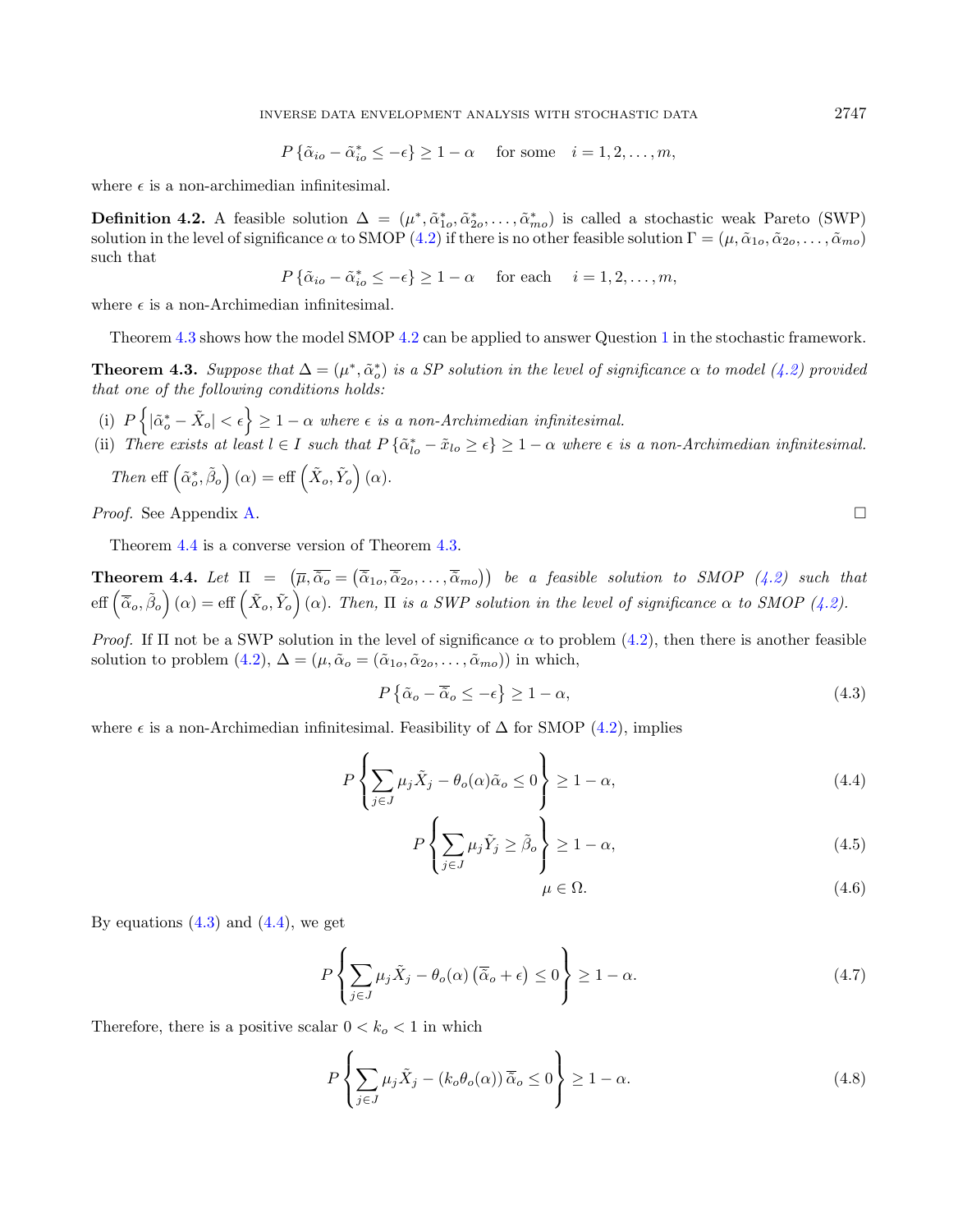According to equations [\(4.5\)](#page-8-4), [\(4.6\)](#page-8-5), and [\(4.8\)](#page-8-6), the vector  $((\mu, \mu_{n+1} = 0), k_o \theta_o(\alpha))$  is a feasible solution to problem [\(4.1\)](#page-7-0). The value of the goal function of problem (4.1) in this feasible solution is equal to  $k_o\theta_o(\alpha)$ . Then,  $\theta_{n+1}(\alpha) \leq k_o \theta_o(\alpha) < \theta_o(\alpha)$ . This contradicts the assumption and therefore completes the proof of the theorem.

We close this sub-section by discussing when to start using InvDEA. Suppose that the output levels of  $\text{DMU}_o$ are increased from  $\tilde{Y}_o$  to  $\tilde{\beta}_o$ . We consider the following assumption in the level of significance  $\alpha$ :

$$
\begin{cases}\nH_0: \quad \theta_{n+1}(\alpha) = \theta_o(\alpha), \\
H_1: \quad \theta_{n+1}(\alpha) \neq \theta_o(\alpha),\n\end{cases}
$$

or equivalently,

$$
\begin{cases}\nH_0: \quad \tilde{\alpha}_o = \tilde{X}_o, \\
H_1: \quad \tilde{\alpha}_o \neq \tilde{X}_o.\n\end{cases}
$$

By referring to the concepts of statistics, a  $(1 - \alpha)$ % confidence interval for the mean inputs and the mean outputs are as follows:

$$
x_{ij} \in \left[\bar{x}_{ij} - t_{\left(\frac{\alpha}{2}\right)} \frac{\bar{\sigma}_{ij}}{\sqrt{p}}, \ \bar{x}_{ij} - t_{\left(\frac{\alpha}{2}\right)} \frac{\bar{\sigma}_{ij}}{\sqrt{p}}\right], \qquad \forall i \in I, \ j \in J,
$$
  

$$
\beta_{rj} \in \left[\bar{\beta}_{rj} - t_{\left(\frac{\alpha}{2}\right)} \frac{\bar{\psi}_{rj}}{\sqrt{p}}, \ \bar{\beta}_{rj} - t_{\left(\frac{\alpha}{2}\right)} \frac{\bar{\psi}_{rj}}{\sqrt{p}}\right], \qquad \forall r \in O, \ j \in J,
$$

where  $\bar{x}_{ij}$  and  $\bar{\sigma}_{ij}^2$  are the mean and variance of inputs, respectively. Also,  $\beta_{rj}$  and  $\psi_{rj}^2$  are the mean and variance of outputs, respectively. Moreover,  $t_{(\frac{\alpha}{2})}$  is a random variable with distribution T and degree of freedom  $p-1$ . Therefore, the lower and upper bounds of inputs and outputs are as follows:

$$
x_{ij}^l(\alpha) = \bar{x}_{ij} - t_{\left(\frac{\alpha}{2}\right)} \frac{\bar{\sigma}_{ij}}{\sqrt{p}}, \qquad x_{ij}^u(\alpha) = \bar{x}_{ij} - t_{\left(\frac{\alpha}{2}\right)} \frac{\bar{\sigma}_{ij}}{\sqrt{p}}, \qquad \forall i \in I, j \in J,
$$
  

$$
\beta_{rj}^l(\alpha) = \bar{\beta}_{rj} - t_{\left(\frac{\alpha}{2}\right)} \frac{\bar{\psi}_{rj}}{\sqrt{p}}, \qquad \beta_{rj}^u(\alpha) = \bar{\beta}_{rj} - t_{\left(\frac{\alpha}{2}\right)} \frac{\bar{\psi}_{rj}}{\sqrt{p}}, \qquad \forall r \in O, j \in J.
$$

According to the pessimistic and optimistic viewpoints [\[9,](#page-22-28)[15,](#page-22-29)[21\]](#page-22-30), the following models proposed to estimate the upper and lower bounds of efficiency of DMU<sub>n+1</sub> with  $(1 - \alpha)$ % confidence interval:

$$
\theta_{n+1}^{l} = \min \quad \theta
$$
\n
$$
\text{s.t.} \quad \sum_{j \in J} \lambda_{j} x_{ij}^{l}(\alpha) + \lambda_{n+1} x_{in+1}^{u}(\alpha) \leq \theta x_{in+1}^{u}(\alpha), \qquad \forall i \in I,
$$
\n
$$
\sum_{j \in J} \lambda_{j} \beta_{rj}^{u}(\alpha) + \lambda_{n+1} \beta_{rn+1}^{l}(\alpha) \geq \beta_{rn+1}^{l}(\alpha), \qquad \forall r \in O,
$$
\n
$$
\lambda \in \Omega^{+},
$$
\n
$$
\theta_{n+1}^{u} = \min \quad \theta
$$
\n
$$
\text{s.t.} \quad \sum_{j \in J} \lambda_{j} x_{ij}^{u}(\alpha) + \lambda_{n+1} x_{in+1}^{l}(\alpha) \leq \theta x_{in+1}^{l}(\alpha), \qquad \forall i \in I,
$$
\n
$$
\sum_{j \in J} \lambda_{j} \beta_{rj}^{l}(\alpha) + \lambda_{n+1} \beta_{rn+1}^{u}(\alpha) \geq \beta_{rn+1}^{u}(\alpha), \qquad \forall r \in O,
$$
\n
$$
\lambda \in \Omega^{+}.
$$
\n
$$
(4.10)
$$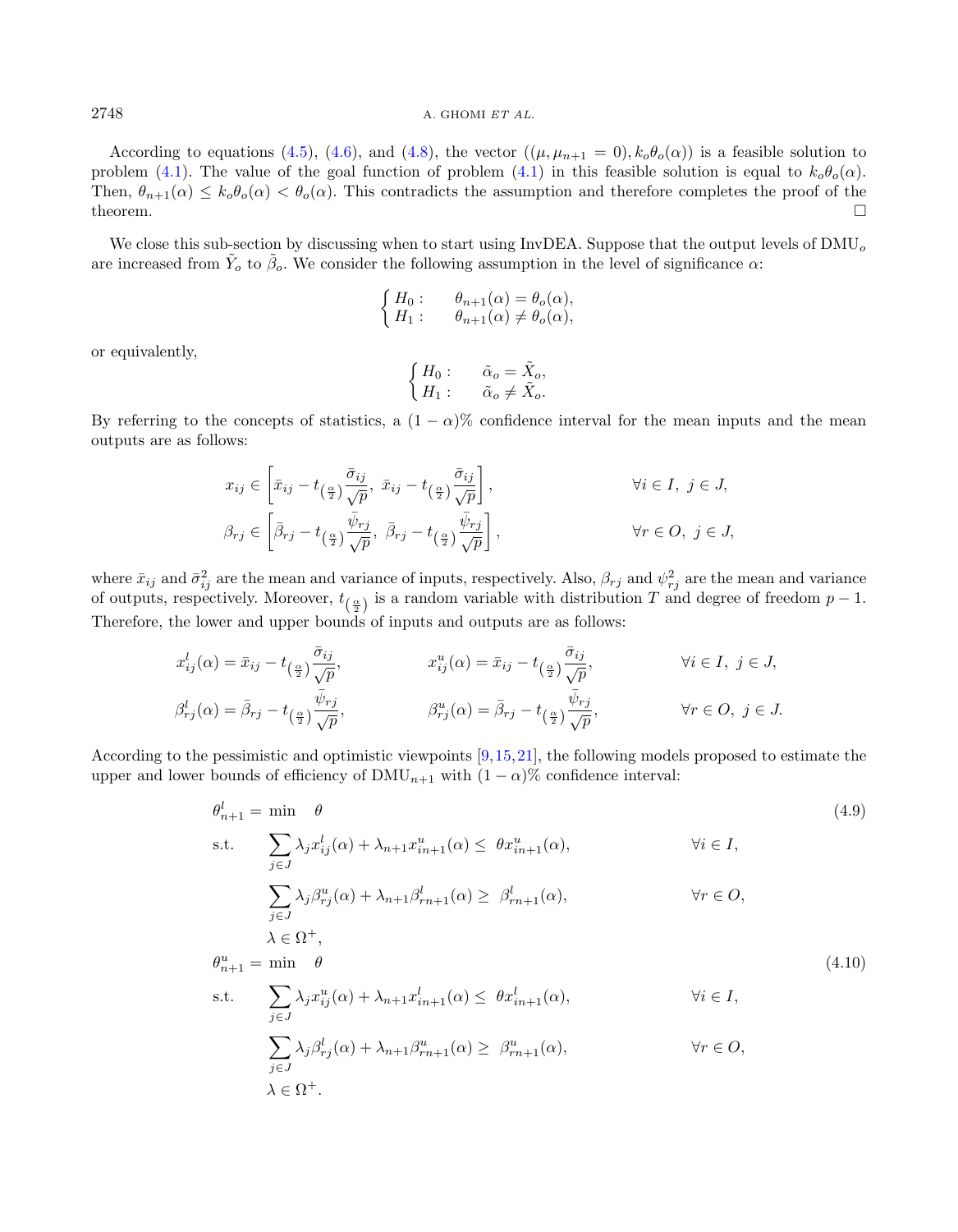It is obvious that  $\theta_{n+1}(\alpha) \in [\theta_{n+1}^l(\alpha), \theta_{n+1}^u(\alpha)]$ . With regard to model [\(4.1\)](#page-7-0) (setting  $\tilde{\alpha}_o = \tilde{X}_o$ ), if the optimal value of this model does not belong to  $\left[\theta_{n+1}^l(\alpha), \theta_{n+1}^u(\alpha)\right]$ , then the proposed method in this sub-section can be applied to estimating of the input levels such that the efficiency score of  $\text{DMU}_o$  remains unchanged in the level of significance  $\alpha$  ( $\theta_o(\alpha)$ ).

Remark 4.5. According to Remark [3.2,](#page-5-2) if all input and output levels of the units have a symmetric error structure, then the same method for converting problem [\(3.2\)](#page-4-0) to the problem [\(3.6\)](#page-6-1) can be employed to convert the stochastic models [\(4.1\)](#page-7-0) and [\(4.2\)](#page-7-2) to the LP and MOLP problems, respectively.

#### <span id="page-10-0"></span>4.2. Estimation of output levels

This sub-section is devoted to extending the following question (provided by [\[45\]](#page-23-2)) in a stochastic framework.

<span id="page-10-2"></span>**Question 2.** If the efficiency index of  $\text{DMU}_o$  remains unchanged with respect to other DMUs, while the input levels increase, to what extent should the output levels of  $\text{DMU}_o$  increase?

Assume the input levels of DMU<sub>o</sub> are increased from  $\tilde{X}_o$  to  $\tilde{\alpha}_o = \tilde{X}_o + \Delta \tilde{X}_o$ , where  $\Delta \tilde{X}_o \geq 0$ ,  $\Delta \tilde{X}_o \neq 0$ . The goal of the study is to estimate the output levels  $\tilde{\beta}_o = (\tilde{\beta}_{1o}, \tilde{\beta}_{2o}, \ldots, \tilde{\beta}_{so})$  such that the efficiency index of DMU<sub>o</sub> in the level of significance  $\alpha$  is still  $\varphi_o(\alpha)$ . More accurately,  $\tilde{\beta}_o = \tilde{Y}_o + \Delta \tilde{Y}_o$ , where  $\Delta \tilde{Y}_o \ge 0$ .

Suppose  $\text{DMU}_{n+1}$  indicates the entity obtained after increasing the input and output levels of  $\text{DMU}_o$ . The following problem estimates the efficiency score of  $\text{DMU}_{n+1}$  in the level of significance  $\alpha$ :

<span id="page-10-1"></span>
$$
\varphi_{n+1}(\alpha) = \max \varphi \tag{4.11}
$$
\n
$$
\text{s.t.} \qquad P\left\{\sum_{j\in J} \mu_j \tilde{X}_j + \mu_{n+1} \tilde{\alpha}_o \le \tilde{\alpha}_o\right\} \ge 1 - \alpha,
$$
\n
$$
P\left\{\sum_{j\in J} \mu_j \tilde{Y}_j + \mu_{n+1} \tilde{\beta}_o \ge \varphi \tilde{\beta}_o\right\} \ge 1 - \alpha,
$$
\n
$$
\mu \in \Omega^+.
$$

If the optimal values of models  $(3.3)$  and  $(4.11)$  are equal, it is said that the efficiency index in the level of significance  $\alpha$  remains unchanged, namely

<span id="page-10-3"></span>
$$
\mathrm{eff}\left(\tilde{\alpha}_o, \tilde{\beta}_o\right)(\alpha) = \mathrm{eff}\left(\tilde{X}_o, \tilde{Y}_o\right)(\alpha).
$$

To answer Question [2,](#page-10-2) namely to finding the output levels, the following SMOP model is suggested:

$$
\max\left(\tilde{\beta}_{1o}, \tilde{\beta}_{2o}, \dots, \tilde{\beta}_{so}\right)
$$
\n
$$
\text{s.t. } P\left\{\sum_{j \in J} \mu_j \tilde{X}_j \leq \tilde{\alpha}_o\right\} \geq 1 - \alpha,
$$
\n
$$
P\left\{\sum_{j \in J} \mu_j \tilde{Y}_j \geq \varphi_o(\alpha)\tilde{\beta}_o\right\} \geq 1 - \alpha,
$$
\n
$$
P\left\{\tilde{\beta}_o \geq \tilde{Y}_o\right\} \geq 1 - \alpha,
$$
\n
$$
\mu \in \Omega,
$$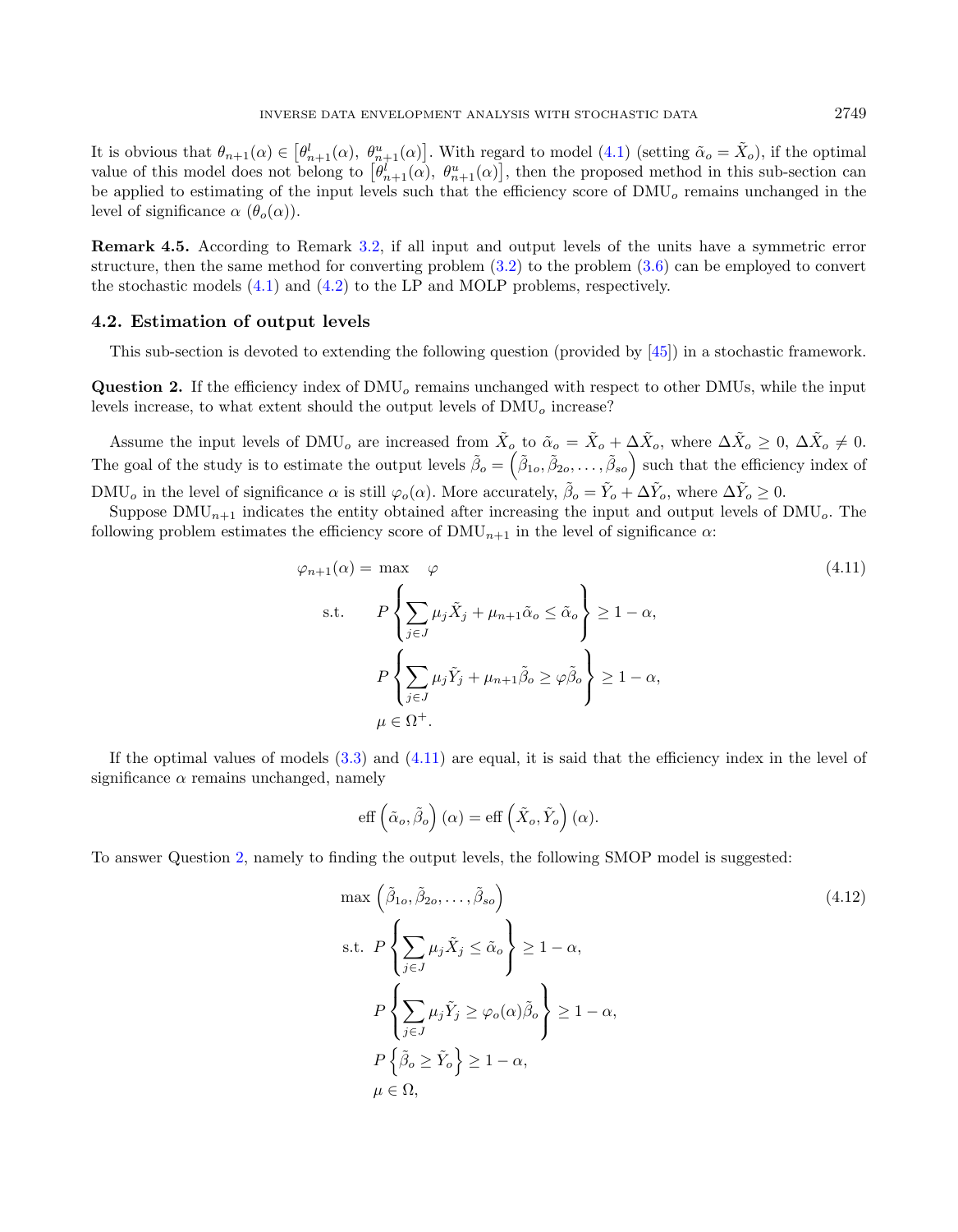where  $(\mu, \tilde{\beta}_o)$  is the variables vector in the above problem.  $\varphi_o(\alpha)$  is a constant value, which describes the optimal value of variable  $\varphi$  in the problem [\(3.3\)](#page-5-0). Moreover,  $\tilde{\alpha}_o$  is known and fixed.

Theorem [4.6](#page-11-0) shows how the model SMOP [\(4.12\)](#page-10-3) can be applied to answer Question [2](#page-10-2) in the stochastic framework.

<span id="page-11-0"></span>**Theorem 4.6.** If  $\Delta = (\mu^*, \tilde{\beta}^*_o = (\tilde{\beta}^*_{1o}, \ldots, \tilde{\beta}^*_{so}))$  is a SWP solution in the level of significance  $\alpha$  to model  $(4.12)$ , then eff  $(\tilde{\alpha}_o, \tilde{\beta}_o^*) (\alpha) = \text{eff} \left( \tilde{X}_o, \tilde{Y}_o \right) (\alpha)$ .

Proof. See Appendix [B.](#page-19-0)

Theorem [4.7](#page-11-1) is the converse version of Theorem [4.6.](#page-11-0)

<span id="page-11-1"></span>**Theorem 4.7.** Let  $\Pi = (\overline{\mu}, \overline{\tilde{\beta}_0} = (\overline{\tilde{\beta}_{1o}}, \overline{\tilde{\beta}_{2o}}, \ldots, \overline{\tilde{\beta}_{so}}))$  be a feasible solution to SMOP [\(4.12\)](#page-10-3) such that  $\text{eff}\left(\alpha_o,\overline{\tilde{\beta}_o}\right) = \text{eff}\left(\tilde{X}_o,\tilde{Y}_o\right)$ . Then,  $\Pi$  is a SWP solution in the level of significance  $\alpha$  to SMOP [\(4.12\)](#page-10-3).

*Proof.* If  $\Pi$  not be a SWP solution in the level of significance  $\alpha$  to problem [\(4.12\)](#page-10-3), then there is another feasible solution to model [\(4.12\)](#page-10-3),  $\Delta = (\mu, \tilde{\beta}_o = (\tilde{\beta}_{1o}, \tilde{\beta}_{2o}, \dots, \tilde{\beta}_{so}))$  in which,

<span id="page-11-2"></span>
$$
P\left\{\tilde{\beta}_o - \overline{\tilde{\beta}_o} \ge \epsilon\right\} \ge 1 - \alpha,\tag{4.13}
$$

where  $\epsilon$  is a non-Archimedian infinitesimal. Feasibility of  $\Delta$  for SMOP [\(4.12\)](#page-10-3), implies

<span id="page-11-5"></span>
$$
P\left\{\sum_{j\in J} \mu_j \tilde{X}_j \le \alpha_o \right\} \ge 1 - \alpha,\tag{4.14}
$$

$$
P\left\{\sum_{j\in J} \mu_j \tilde{Y}_j \ge \varphi_o(\alpha)\tilde{\beta}_o\right\} \ge 1-\alpha,\tag{4.15}
$$

$$
\mu \in \Omega. \tag{4.16}
$$

By equations  $(4.13)$  and  $(4.15)$ , we get

$$
P\left\{\sum_{j\in J}\mu_j\tilde{Y}_j - \varphi_o(\alpha)\left(\overline{\tilde{\beta}_o} + \epsilon\right) \ge 0\right\} \ge 1 - \alpha. \tag{4.17}
$$

Therefore, there is a positive scalar  $k_o > 1$  where

$$
P\left\{\sum_{j=1}^{n} \mu_j \tilde{Y}_j - (k_o \varphi_o(\alpha)) \overline{\tilde{\beta}_o} \ge 0 \right\} \ge 1 - \alpha.
$$
 (4.18)

According to equations [\(B.20\)](#page-20-0), [\(4.16\)](#page-11-4), and [\(4.18\)](#page-11-5), the vector  $((\mu, \mu_{n+1} = 0), k_o\varphi_o(\alpha))$  is a feasible solution to model [\(4.11\)](#page-10-1). The value of the aim function of model (4.11) in this feasible solution is equal to  $k_o\varphi_o(\alpha)$ . Hence,  $\varphi_{n+1}(\alpha) \geq k_o \varphi_o(\alpha) > \varphi_o(\alpha)$ . This contradicts the assumption and so completes the proof of the theorem.  $\square$ 

In a similar discussion to the final part of Section [4.2,](#page-10-0) assume the input levels of  $\text{DMU}_o$  are increased from  $\tilde{X}_o$  to  $\tilde{\alpha}_o$ . We consider the following statistical assumption in the level of significance  $\alpha$ :

$$
\begin{cases}\nH_0: \varphi_{n+1}(\alpha) = \varphi_o(\alpha), \\
H_1: \varphi_{n+1}(\alpha) \neq \varphi_o(\alpha),\n\end{cases}
$$

<span id="page-11-4"></span><span id="page-11-3"></span>
$$
\Box
$$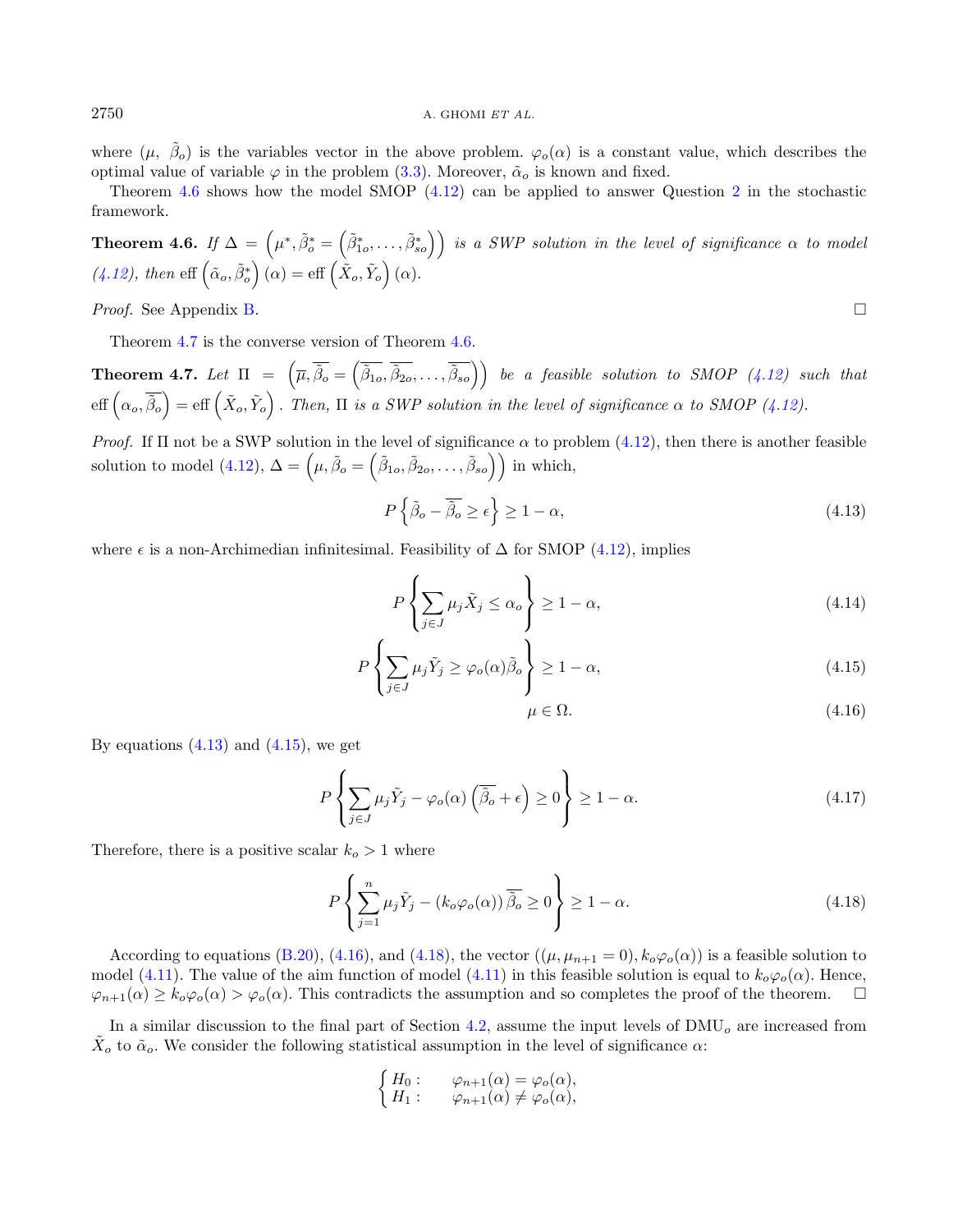or equivalently,

$$
\begin{cases}\nH_0: \quad \tilde{\beta}_o = \tilde{Y}_o, \\
H_1: \quad \tilde{\beta}_o \neq \tilde{Y}_o.\n\end{cases}
$$

By referring to the concepts of statistics, a  $(1 - \alpha)$ % confidence interval for the mean inputs and the mean outputs are as follows:

$$
\alpha_{ij} \in \left[ \bar{\alpha}_{ij} - t_{\left(\frac{\alpha}{2}\right)} \frac{\bar{\sigma}_{ij}}{\sqrt{p}}, \ \bar{x}_{ij} - t_{\left(\frac{\alpha}{2}\right)} \frac{\bar{\sigma}_{ij}}{\sqrt{p}} \right], \qquad \forall i \in I, \ j \in J,
$$
  

$$
y_{rj} \in \left[ \bar{y}_{rj} - t_{\left(\frac{\alpha}{2}\right)} \frac{\bar{\psi}_{rj}}{\sqrt{p}}, \ \bar{y}_{rj} - t_{\left(\frac{\alpha}{2}\right)} \frac{\bar{\psi}_{rj}}{\sqrt{p}} \right], \qquad \forall r \in O, \ j \in J,
$$

where  $\bar{\alpha}_{ij}$  and  $\bar{\sigma}_{ij}^2$  are the mean and variance of inputs, respectively. Also,  $\bar{y}_{rj}$  and  $\bar{\psi}_{rj}^2$  are the mean and variance of outputs, respectively. Moreover,  $t_{(\frac{\alpha}{2})}$  is a random variable with distribution T and degree of freedom  $p-1$ . Therefore, the lower and upper bounds of inputs and outputs are as follows:

$$
\alpha_{ij}^l(\alpha) = \bar{\alpha}_{ij} - t_{\left(\frac{\alpha}{2}\right)} \frac{\bar{\sigma}_{ij}}{\sqrt{p}}, \qquad \alpha_{ij}^u(\alpha) = \bar{\alpha}_{ij} - t_{\left(\frac{\alpha}{2}\right)} \frac{\bar{\sigma}_{ij}}{\sqrt{p}}, \qquad \forall i \in I, j \in J,
$$
  

$$
y_{rj}^l(\alpha) = \bar{y}_{rj} - t_{\left(\frac{\alpha}{2}\right)} \frac{\bar{\psi}_{rj}}{\sqrt{p}}, \qquad \forall r \in O, j \in J.
$$

According to the pessimistic and optimistic viewpoints [\[9,](#page-22-28)[15,](#page-22-29)[21\]](#page-22-30), the following models proposed to estimate the upper and lower bounds of efficiency of  $\text{DMU}_{n+1}$  with  $(1 - \alpha)\%$  confidence interval:

$$
\varphi_{n+1}^{u} = \max \varphi
$$
\n(4.19)  
\ns.t. 
$$
\sum_{j \in J} \lambda_{j} \alpha_{ij}^{l}(\alpha) + \lambda_{n+1} \alpha_{in+1}^{u}(\alpha) \leq \alpha_{in+1}^{u}(\alpha), \qquad \forall i \in I,
$$
\n
$$
\sum_{j \in J} \lambda_{j} y_{rj}^{u}(\alpha) + \lambda_{n+1} y_{rn+1}^{l}(\alpha) \geq \varphi y_{rn+1}^{l}(\alpha), \qquad \forall r \in O,
$$
\n
$$
\lambda \in \Omega^{+},
$$
\n
$$
\varphi_{n+1}^{l} = \max \varphi
$$
\n(4.20)  
\ns.t. 
$$
\sum \lambda_{j} \alpha_{ij}^{u}(\alpha) + \lambda_{n+1} \alpha_{in+1}^{l}(\alpha) \leq \alpha_{in+1}^{l}(\alpha), \qquad \forall i \in I,
$$

$$
\sum_{j \in J} \lambda_j y_{rj}^l(\alpha) + \lambda_{n+1} y_{rn+1}^u(\alpha) \ge \omega_{in+1}(\alpha), \qquad \forall r \in O,
$$
  

$$
\sum_{j \in J} \lambda_j y_{rj}^l(\alpha) + \lambda_{n+1} y_{rn+1}^u(\alpha) \ge \varphi y_{rn+1}^u(\alpha), \qquad \forall r \in O,
$$
  

$$
\lambda \in \Omega^+.
$$

It is obvious that  $\varphi_{n+1}(\alpha) \in [\varphi_{n+1}^l(\alpha), \varphi_{n+1}^u(\alpha)]$ . Considering model [\(4.11\)](#page-10-1) (setting  $\tilde{\beta}_o = \tilde{Y}_o$ ), if the optimal value of this model does not belong to  $[\varphi_{n+1}^l(\alpha), \varphi_{n+1}^u(\alpha)]$ , then the presented approach in this sub-section can be used to finding of the outputs under preserving the efficiency index of  $\text{DMU}_o$  in the level of significance  $\alpha$  ( $\varphi_o(\alpha)$ ).

Remark 4.8. According to Remark [3.2,](#page-5-2) if all input and output levels of the units have a symmetric error structure, then the same method for converting problem [\(3.4\)](#page-5-1) to the problem [\(3.7\)](#page-6-2) can be employed to convert the stochastic models [\(4.11\)](#page-10-1) and [\(4.12\)](#page-10-3) to the LP and MOLP problems, respectively.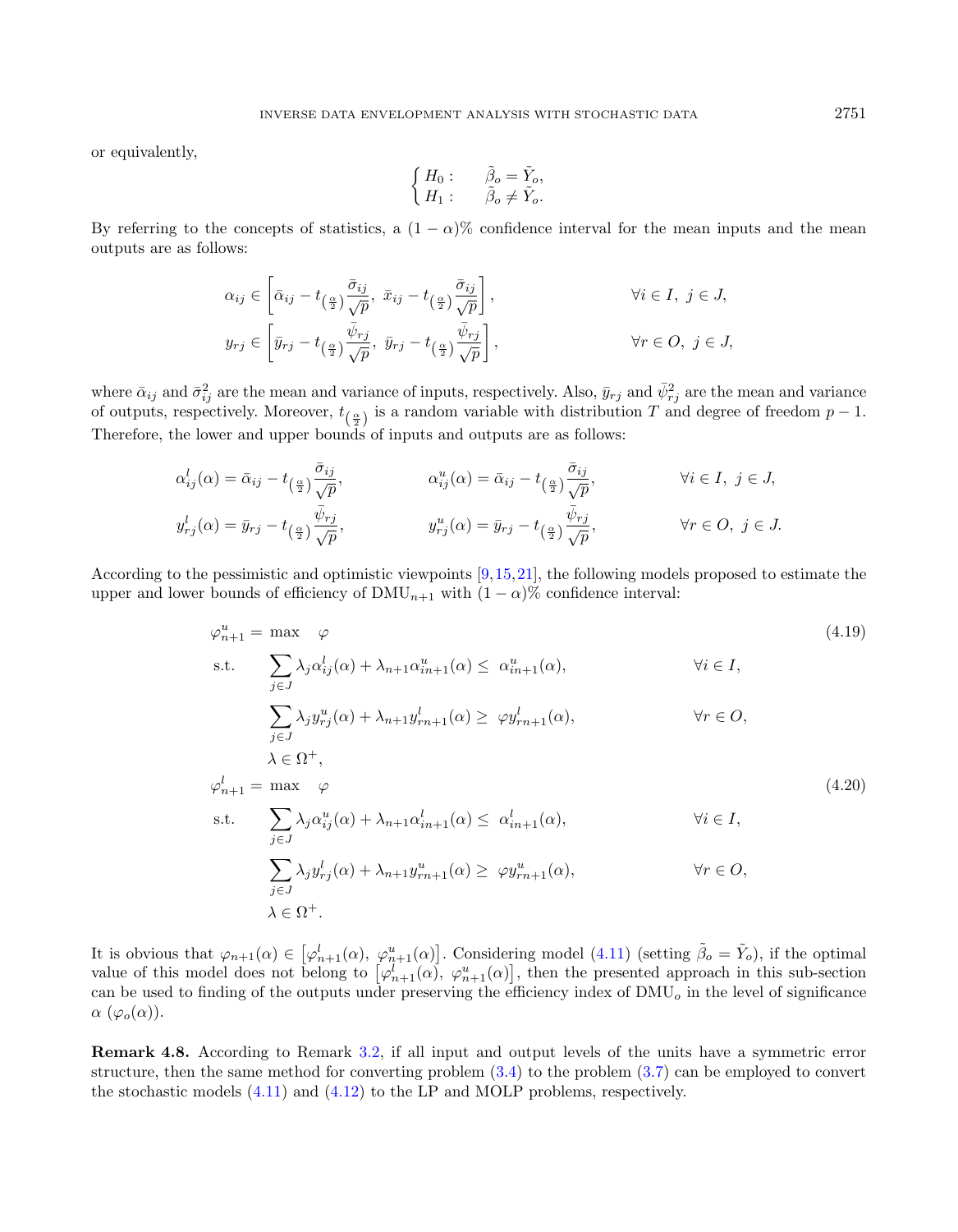#### $2752$  A. GHOMI ET AL.

| DMU               | $\alpha = 0.5$ | $\alpha = 0.2$ | $\alpha=0.1$ | $\alpha = 0.05$ | $\alpha = 0.01$ |
|-------------------|----------------|----------------|--------------|-----------------|-----------------|
| DMU01             | 0.58725        | 0.62227        | 0.64101      | 0.65714         | 0.68820         |
| DMU <sub>02</sub> | 1.00000        | 1.00000        | 1.00000      | 1.00000         | 1.00000         |
| DMU03             | 1.00000        | 1.00000        | 1.00000      | 1.00000         | 1.00000         |
| DMU04             | 0.27658        | 0.29342        | 0.30369      | 0.31264         | 0.33123         |
| DMU <sub>05</sub> | 0.48755        | 0.55616        | 0.59581      | 0.62879         | 0.68847         |
| DMU <sub>06</sub> | 0.91961        | 0.96016        | 0.98250      | 1.00000         | 1.00000         |
| DMU07             | 0.48060        | 0.51515        | 0.52854      | 0.53974         | 0.56020         |
| DMU08             | 1.00000        | 1.00000        | 1.00000      | 1.00000         | 1.00000         |
| DMU09             | 1.00000        | 1.00000        | 1.00000      | 1.00000         | 1.00000         |
| DMU10             | 1.00000        | 1.00000        | 1.00000      | 1.00000         | 1.00000         |
| DMU11             | 1.00000        | 1.00000        | 1.00000      | 1.00000         | 1.00000         |
| DMU <sub>12</sub> | 0.80731        | 0.84684        | 0.86039      | 0.87167         | 0.89264         |
| DMU <sub>13</sub> | 0.90849        | 0.92999        | 0.93994      | 0.94777         | 0.96112         |
| DMU14             | 0.69302        | 0.70699        | 0.71478      | 0.72232         | 0.74068         |
| DMU15             | 1.00000        | 1.00000        | 1.00000      | 1.00000         | 1.00000         |
| DMU16             | 1.00000        | 1.00000        | 1.00000      | 1.00000         | 1.00000         |
| DMU17             | 0.93143        | 0.97501        | 0.99782      | 1.00000         | 1.00000         |
| DMU <sub>18</sub> | 0.56322        | 0.58407        | 0.59493      | 0.60403         | 0.62068         |
| DMU <sub>19</sub> | 1.00000        | 1.00000        | 1.00000      | 1.00000         | 1.00000         |
| DMU20             | 0.47566        | 0.52995        | 0.56430      | 0.59605         | 0.68959         |

<span id="page-13-1"></span>Table 1. The efficiency index of 20 bank branches.

## 5. An application

<span id="page-13-0"></span>The current section provides an application of the presented method in the banking sector. A dataset containing 20 branches of an Iranian commercial bank is considered to verify the realization of the research goals. The dataset containing three inputs and five outputs is reproduced from Behzadi and Mirbolouki [\[2\]](#page-22-15) and presented in Appendix [C](#page-21-0) (see Tabs. [C.1](#page-21-1) and [C.2\)](#page-21-2). Nevertheless, the proposed method can be utilized for other fields.

There are two main approaches for selecting input and output factors in the literature: the production approach and the intermediation approach. In this study, the intermediation approach is employed. The personal rate  $(\tilde{x}_1)$ , payable benefits  $(\tilde{x}_2)$ , and delayed requisitions  $(\tilde{x}_3)$  are considered as inputs while the facilities  $(\tilde{y}_1)$ , amount of deposits  $(\tilde{y}_2)$ , received benefits  $(\tilde{y}_3)$ , received commission  $(\tilde{y}_4)$ , and other resources of deposits  $(\tilde{y}_5)$ are considered as the outputs. The weighted combination of personal qualifications, quantity, education, and other bank branches is considered the cost input. The payable benefits of all deposits to customers in each branch are considered as the payable benefits. Delays in repaying loans and other facilities in each branch are considered as delay claims. The sum of business and single loans in each branch is considered as the facilities. The value of various deposits, including current, and short/long duration accounts in each branch, is considered the number of deposits. The received benefits from the total loans and facilities are considered as the received benefits. The sum received commission of all banking actions, issuance guaranty, money transfer, and others in each branch is considered the received commission.

The model [\(3.7\)](#page-6-2) under CRS and  $\bar{\sigma} = 1$  assumptions is employed to obtain the branches' efficiency score in the levels of significance  $\alpha = 0.01, 0.05, 0.1, 0.2, 0.5$  (see Tab. [1\)](#page-13-1).

According to Table [1,](#page-13-1) for instance, it is evident that DMU02 is efficient in the level of significance  $\alpha = 0.01$  $(\theta_{02}(0.01) = 1)$ . An InvDEA case is described as follows: Suppose that DMU02 describes targets for some criteria, which should be realized in the future. Namely, consider that DMU02 should verify this problem: among all branches, how the input levels, including the personal rate, payable benefits, and delayed requisitions, can increase if its efficiency index in the level of significance  $\alpha = 0.01$  is kept unchanged, yet the output levels, including facilities, number of deposits, received benefits, received commission, and other resources of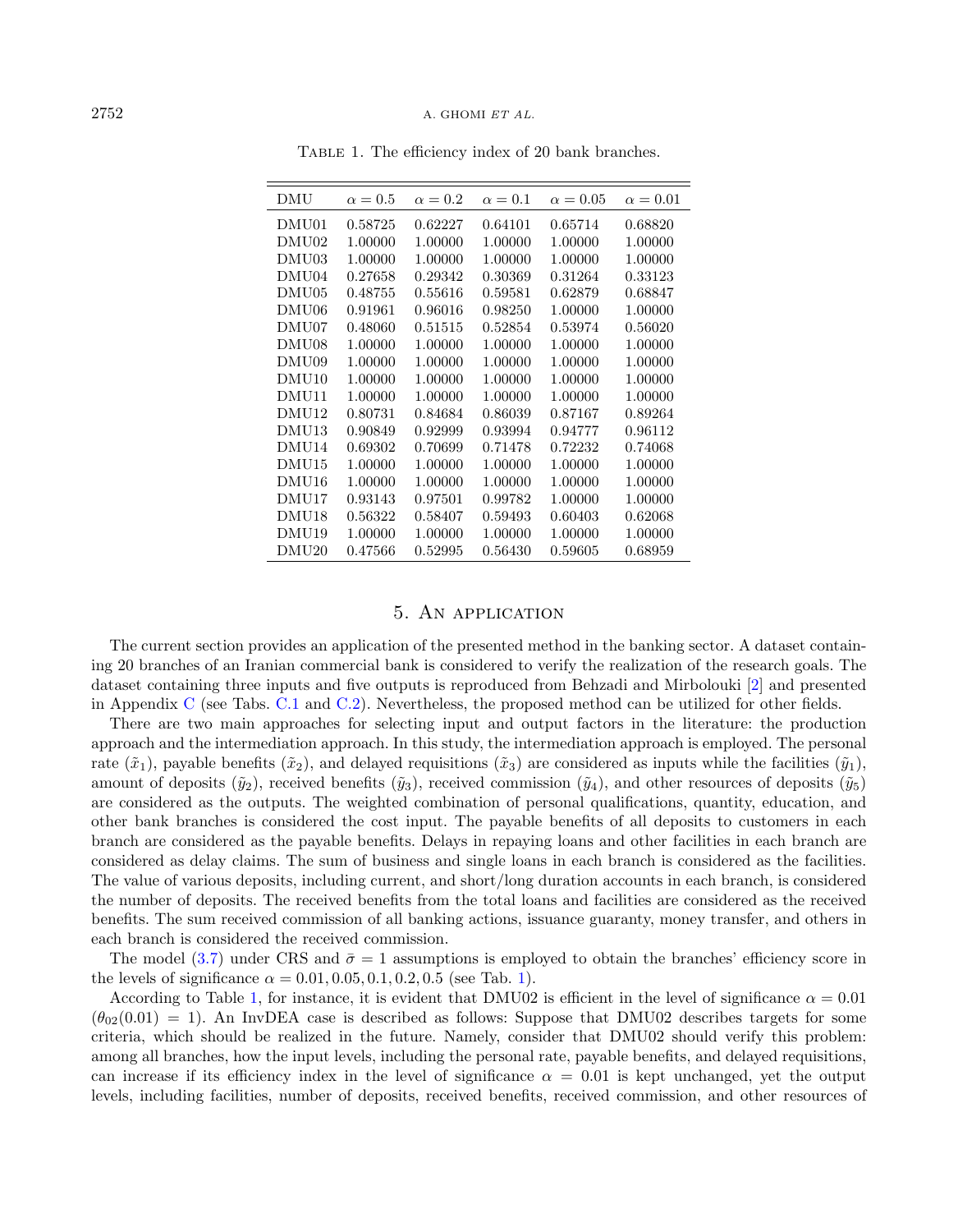| Outputs                                 | <b>Facilities</b> |          | Amount of<br>deposits |          | Received<br>benefits |          | Received<br>commission |          | Other resources<br>of deposits |          |
|-----------------------------------------|-------------------|----------|-----------------------|----------|----------------------|----------|------------------------|----------|--------------------------------|----------|
|                                         | Mean              | Variance | Mean                  | Variance | Mean                 | Variance | Mean                   | Variance | Mean                           | Variance |
| Old output $(Y_{02})$                   | 50.772 8.011      |          | 73.132 13.11          |          | 1.815                | 0.02     | 3.035                  | 0.68     | 5.823                          | 0.689    |
| New output $(\beta_{02})$               | 55.772 9.011      |          | 80.132 14.61          |          | 2.015                | 0.03     | 3.335                  | 0.70     | 6.323                          | 0.709    |
| The expected increase $(\Delta Y_{02})$ | 5.00              | 1.00     | 7.00                  | 1.50     | 0.20                 | 0.01     | 0.300                  | 0.02     | 0.500                          | 0.04     |
| Percentage changes                      | $9.85\%$          | 12.48%   | $9.57\%$              | 11.44%   | 11.02%               | 50.00%   | 9.88%                  | 2.94%    | 8.59%                          | 2.90%    |

<span id="page-14-1"></span><span id="page-14-0"></span>Table 2. The percentage of expected increases in the output levels DMU02.

Table 3. The percentage of necessary increases in the inputs DMU02.

| Inputs                                      |           | Personal<br>rate $(\tilde{\alpha}_{02}^1)$ |         | Payable<br>benefits $(\tilde{\alpha}_{02}^2)$ |          | Delayed<br>requisitions $(\tilde{\alpha}_{02}^3)$ |  |
|---------------------------------------------|-----------|--------------------------------------------|---------|-----------------------------------------------|----------|---------------------------------------------------|--|
|                                             | Mean      | Variance                                   | Mean    | Variance                                      | Mean     | Variance                                          |  |
| Old input $(X_2)$                           | 10.59     | 0.53                                       | 44.32   | 24.1                                          | 1121     | 0.02                                              |  |
| The first SP solution $(\tilde{\alpha}_2)$  | 11.20     | 0.63                                       | 44.32   | 24.6                                          | 1122.27  | 0.03                                              |  |
| The expected increase $(\Delta X_{02})$     | 0.61      | 0.10                                       | 0.00    | 0.50                                          | 1.27     | 0.01                                              |  |
| Percentage increases                        | 5.76%     | 18.87\%                                    | $0.0\%$ | 2.07%                                         | $0.11\%$ | 50.00%                                            |  |
| The second SP solution $(\tilde{\alpha}_2)$ | 11.72     | 0.73                                       | 48.97   | 24.5                                          | 1121.30  | 0.04                                              |  |
| The expected increase $(\Delta X_{02})$     | 1.13      | 0.20                                       | 4.65    | 0.40                                          | 0.30     | 0.02                                              |  |
| Percentage increases                        | $10.67\%$ | 37.74%                                     | 10.49%  | 1.66%                                         | $0.06\%$ | 100.00%                                           |  |

deposits increase from  $\tilde{Y}_{02} = (\tilde{y}_{02}^1, \tilde{y}_{02}^2, \tilde{y}_{02}^3, \tilde{y}_{02}^4, \tilde{y}_{02}^5)$ , to  $\tilde{\beta}_{02} = (\tilde{\beta}_{02}^1, \tilde{\beta}_{02}^2, \tilde{\beta}_{02}^3, \tilde{\beta}_{02}^4, \tilde{\beta}_{02}^5)$  as shown in Table [2.](#page-14-0) More accurately, the percentage of expected increases in the facilities  $(\tilde{y}_{02}^1)$ , amount of deposits  $(\tilde{y}_{02}^2)$ , received benefits  $(\tilde{y}_{02}^3)$ , received commission  $(\tilde{y}_{02}^4)$ , and other resources of deposits  $(\tilde{y}_{02}^5)$  are given in Table [2.](#page-14-0)

Considering SMOP [\(4.2\)](#page-7-2) in the level of significance  $\alpha = 0.01$  corresponding to DMU02 and employing the weight-sum approach [\[11\]](#page-22-31), two SP solutions (two scenarios to increase input levels under preserving the efficiency index) are obtained to estimate the input vector (personal rate, payable benefits, and delayed requisitions) as presented in Table [3.](#page-14-1) More accurately, the percentage of the required increase in the input levels in each of two scenarios increases input levels under preserving the efficiency index in the level of significance  $\alpha = 0.01$ (personal rate, payable benefits, and delayed requisitions) should be similar to Table [3.](#page-14-1) More accurately, the percentage of the required increase in the input levels in each of two scenarios increases the input levels under preserving the efficiency index in the level of significance  $\alpha = 0.01$  (personal rate, payable benefits, and delayed requisitions), like to Table [3.](#page-14-1)

Table [3](#page-14-1) proposes two patterns to the decision-maker to choose the best decision to generalize DMU02. This means that the decision-maker can perform necessary operations by selecting an appropriate method for extending DMU02. Consider that, based on Theorem [4.3](#page-8-0) the efficiency score for the two patterns are equal to one in the level of significance  $\alpha = 0.01$ . Table [3](#page-14-1) shows that if the output levels of branch DMU02 increase from  $\tilde{Y}_{02}$  to  $\tilde{\beta}_{02}$ , then the following operations should be performed to retain the efficiency score of this bank:

- (i) If the first scenario is selected, then the mean and variance of the personal rate input level (input 1) should increase to 5.76% and 18.87%, respectively. In contrast, if the second scenario is selected, the mean and variance of this input should increase to 10.67% and 37.74%, respectively.
- (ii) If the second scenario is selected, then the mean and variance of the second input factor should increase to 10.49% and 1.66%, respectively, while if the first scenario is selected, without increasing the mean of the payable benefits level, only the variance of this input should increase to 2.07%.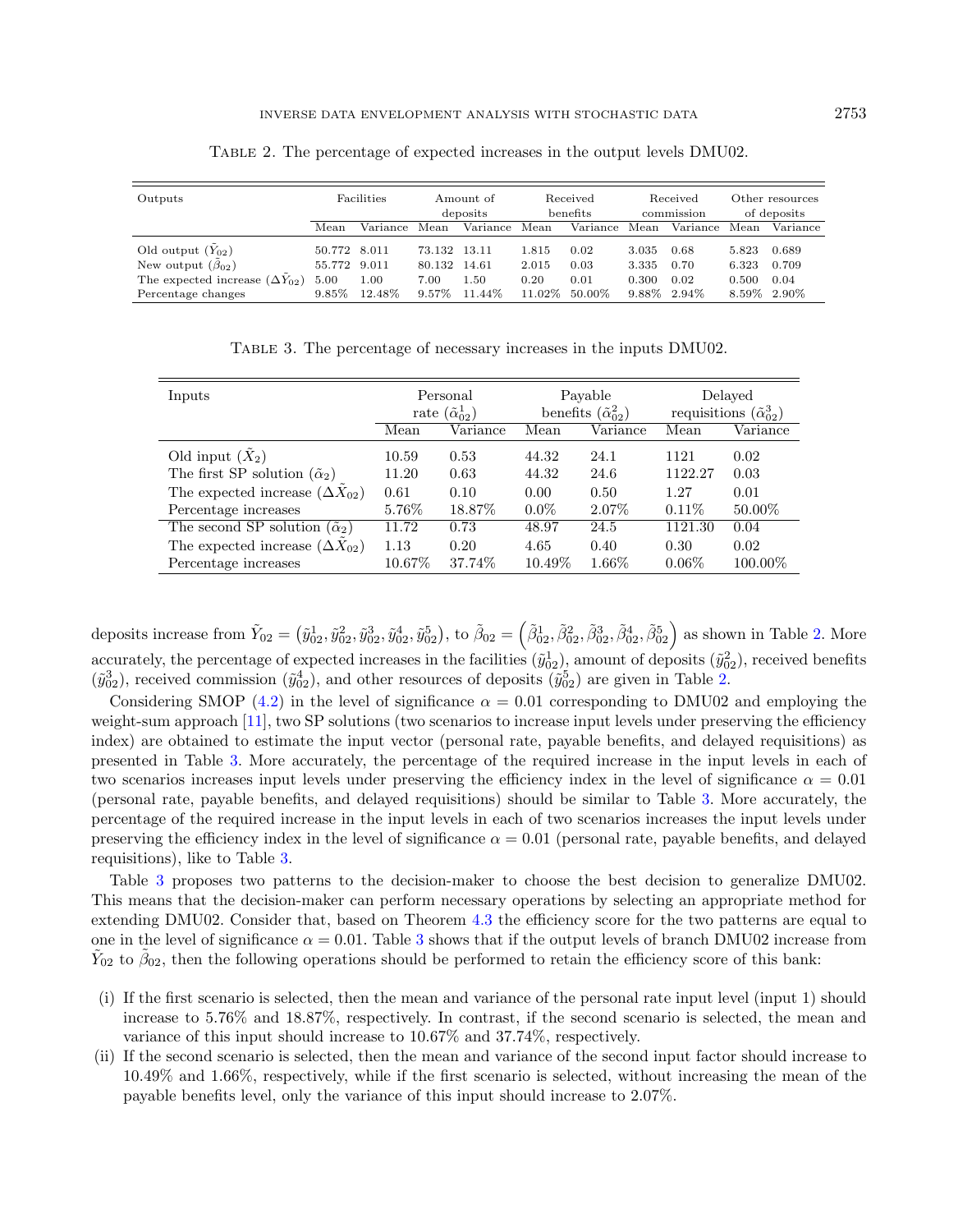| Outputs                                 | <b>Facilities</b> |          | Amount of<br>deposits |          | Received<br>benefits |          | Received<br>commission |          | Other resources<br>of deposits |          |
|-----------------------------------------|-------------------|----------|-----------------------|----------|----------------------|----------|------------------------|----------|--------------------------------|----------|
|                                         | Mean              | Variance | Mean                  | Variance | Mean                 | Variance | Mean                   | Variance | Mean                           | Variance |
| Old output $(Y_{02})$                   | 137.51            | 21.65    | 44 972                | 13.78    | 4923                 | 1.65     | 4212                   | 3.84     | 63.61                          | 33.73    |
| New output $(\beta_{02})$               | 152.51            | 22.85    | 44 980                | 14.18    | 4924                 | 1.75     | 4213                   | 3.94     | 70.61                          | 33.93    |
| The expected increase $(\Delta Y_{02})$ | 15.00             | 1.20     | 8.00                  | 0.40     | 1.00                 | 0.10     | $1.00\,$               | 0.10     | 7.00                           | 0.20     |
| Percentage changes                      | $10.91\%$         | 5.54%    | $0.02\%$              | 2.90%    | $0.02\%$             | $6.06\%$ | $0.02\%$ 2.60%         |          | 11.00%                         | $0.59\%$ |

<span id="page-15-1"></span><span id="page-15-0"></span>Table 4. The percentage of expected increases in the outputs DMU04.

Table 5. The percentage of required increases in the input levels DMU04.

| Inputs                                      | Personal<br>rate $(\tilde{\alpha}_{04}^1)$ |           |          | Payable<br>benefits $(\tilde{\alpha}_{04}^2)$ | Delayed<br>requisitions $(\tilde{\alpha}_{04}^3)$ |          |  |
|---------------------------------------------|--------------------------------------------|-----------|----------|-----------------------------------------------|---------------------------------------------------|----------|--|
|                                             | Mean                                       | Variance  | Mean     | Variance                                      | Mean                                              | Variance |  |
| Old input $(X_4)$                           | 11.91                                      | 0.31      | 17.43    | 12.2                                          | 59.47                                             | 5.99     |  |
| The first SP solution $(\tilde{\alpha}_4)$  | 12.80                                      | 0.34      | 18.97    | 13.50                                         | 59.47                                             | 6.59     |  |
| The expected increase $(\Delta X_{04})$     | 0.89                                       | 0.03      | 1.54     | 1.20                                          | 0.00                                              | 0.60     |  |
| Percentage increases                        | 7.47\%                                     | 9.68%     | 8.84\%   | $9.84\%$                                      | $0.00\%$                                          | 10.02\%  |  |
| The second SP solution $(\tilde{\alpha}_2)$ | 12.21                                      | 0.41      | 22.09    | 12.3                                          | 147.88                                            | 0.95     |  |
| The expected increase $(\Delta X_{04})$     | 0.20                                       | 0.04      | 4.66     | 0.90                                          | 88.41                                             | 0.40     |  |
| Percentage increases                        | $1.68\%$                                   | $12.90\%$ | $9.67\%$ | 7.38%                                         | $148.66\%$                                        | $6.68\%$ |  |

(iii) If the first scenario is selected, then the mean and variance of the delayed requisitions input level (input 3) should increase to 0.11% and 50.00%, respectively, while if the second scenario is selected, then the mean and variance of this input should increase to 0.06% and 100.00%, respectively.

As another intended performance level, another InvDEA is described as follows: Suppose that DMU04 describes goals for some criteria, which should be attained in the future. Namely, consider that DMU04 should study this problem: among all branches, how the input levels (personal rate, payable benefits, and delayed requisitions) increase if its efficiency index in the level of significance  $\alpha = 0.01$  remains unchanged  $(\theta_{02}(0.01) = 0.33122)$ , yet the output levels increase from  $\tilde{Y}_{04}$ , to  $\tilde{\beta}_{04}$  as presented in Table [4.](#page-15-0) More accurately, the percentage of intended increases in the facilities  $(\tilde{y}_{04}^1)$ , amount of deposits  $(\tilde{y}_{04}^2)$ , received benefits  $(\tilde{y}_{04}^3)$ , received commission  $(\tilde{y}_{04}^4)$ , and other resources of deposits  $(\tilde{y}_{04}^5)$  are given in Table [4.](#page-15-0)

Considering SMOP [\(4.2\)](#page-7-2) in the level of significance  $\alpha = 0.01$  corresponding to DMU04 and adopting the weight-sum approach [\[11\]](#page-22-31), two SP solutions are produced to estimate the input levels as presented in Table [5.](#page-15-1) More accurately, the percentage of the required increase in the input levels in each of two scenarios to increase input levels under preserving the efficiency score in the significance level  $\alpha = 0.01$  must be like Table [5.](#page-15-1)

Table [5](#page-15-1) proposes two patterns to the decision-maker to select the optimal decision to extend DMU04. This means that the decision-maker can perform required operations by selecting appropriate strategies to spread DMU04. Based on Theorem [4.3](#page-8-0) the efficiency score for the two patterns are equal to "0.33122" in the level of significance  $\alpha = 0.01$ .

At first, under maintaining the efficiency score, the inputs (outputs)-estimation problem is solved by Hadi-Vencheh et al. [\[23\]](#page-22-8) and Wei et al. [\[45\]](#page-23-2) when some or all of its outputs/inputs increase. Afterward, different theoretical and practical perspectives of the InvDEA have been verified in the previous studies, such as Lin [\[32\]](#page-22-32), Dong Joon [\[10\]](#page-22-22), Hadi-Vencheh et al. [\[23\]](#page-22-8), Ghobadi [\[20\]](#page-22-25), Emrouznejad et al. [\[14\]](#page-22-23), Jahanshahloo et al. [\[27\]](#page-22-33), Wegener and Amin [\[44\]](#page-23-13), Jahanshahloo et al. [\[28\]](#page-22-26), Gattoufi et al. [\[17\]](#page-22-9), Ghobadi [\[21\]](#page-22-30) and Amin et al. [\[1\]](#page-22-10). Nevertheless, the constructed models in the mentioned works could not solve the issue of input-estimation and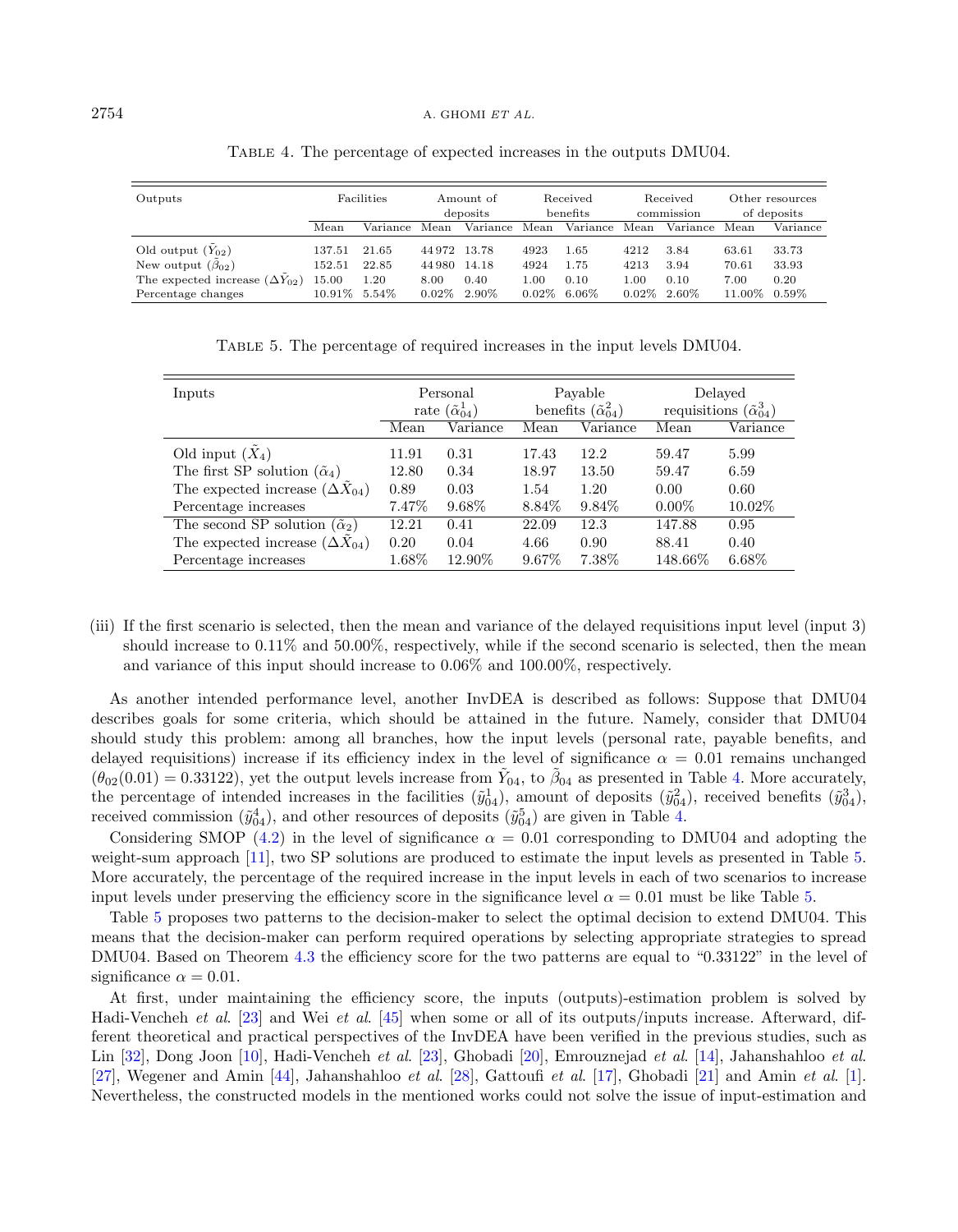output-estimation in the presence of stochastic data. Thus, there is no available approach to compare our results with that.

## 6. Conclusions

<span id="page-16-0"></span>In the current work, the InvDEA problems are generalized for input/output estimation in the presence of stochastic data. We used MOP problems to derive the necessary and sufficient conditions for input/output estimation. A novel optimality concept (stochastic (weak) Pareto optimality in the level of significance  $\alpha \in [0,1]$ ) for MOP problems was introduced to attain this goal. Its performance in attaining the desired efficiency in a banking sector application is investigated to describe the presented InvDEA strategy.

The obtained results give novel relationships among DEA and MOP problems. Besides, the mentioned results can be utilized in real applications, such as resource allocation, sensitivity analysis, preserving (or improving) efficiency values, determining revenue targets, merging the banks, and firm restructuring. Identification of the type of distribution of the efficiency random variable and also obtaining similar models in dynamic and network DEA frameworks can be considered as future research aspects.

## <span id="page-16-6"></span><span id="page-16-2"></span>Appendix A.

<span id="page-16-1"></span>Proof of Theorem [4.3.](#page-8-0) To prove the theorem,  $\theta_o(\alpha) = \theta_{n+1}(\alpha)$  should be shown, considering  $\tilde{\alpha}_o^*$  $(\tilde{\alpha}_{1o}^*, \tilde{\alpha}_{2o}^*, \ldots, \tilde{\alpha}_{mo}^*)$  in model [\(4.1\)](#page-7-0). Because  $\Delta$  is a feasible solution for SMOP [\(4.2\)](#page-7-2), we get

$$
P\left\{\sum_{j\in J}\mu_j^*\tilde{X}_j\leq\theta_o(\alpha)\tilde{\alpha}_o^*\right\}\geq 1-\alpha,\tag{A.1}
$$

$$
P\left\{\sum_{j\in J} \mu_j^* \tilde{Y}_j \ge \tilde{\beta}_o \right\} \ge 1 - \alpha,\tag{A.2}
$$

$$
P\left\{\tilde{\alpha}_{o}^{*} \geq \tilde{X}_{o}\right\} \geq 1 - \alpha,\tag{A.3}
$$

<span id="page-16-7"></span><span id="page-16-4"></span><span id="page-16-3"></span>
$$
\mu^* \in \Omega. \tag{A.4}
$$

According to  $(A.1)$ – $(A.4)$ , the vector  $(\mu = (\mu^*, 0), \theta = \theta_o(\alpha))$  is a feasible solution to model  $(4.1)$  (setting  $\tilde{\alpha}_o^*$  in stead of  $\tilde{\alpha}_o$ ). Therefore,  $\theta_{n+1}(\alpha) \leq \theta_o(\alpha)$ .

Suppose that  $(\mu^{**}, \mu^{**}_{n+1}, \theta_{n+1}(\alpha) = \theta^{**})$  is an optimal solution of model [\(4.1\)](#page-7-0), we have

$$
P\left\{\sum_{j\in J}\mu_j^{**}\tilde{X}_j + \mu_{n+1}^{**}\tilde{\alpha}_o^* \le \theta^{**}\tilde{\alpha}_o^*\right\} \ge 1 - \alpha,\tag{A.5}
$$

$$
P\left\{\sum_{j\in J}\mu_j^{**}\tilde{Y}_j + \mu_{n+1}^{**}\tilde{\beta}_o \ge \tilde{\beta}_o\right\} \ge 1 - \alpha,
$$
\n(A.6)

<span id="page-16-5"></span>
$$
\mu^{**} \in \Omega^+.\tag{A.7}
$$

Since  $0 < \theta_o(\alpha) \leq 1$ , by equation  $(A.1)$  we get

$$
P\left\{\sum_{j\in J} \mu_j^* \tilde{X}_j \le \tilde{\alpha}_o^*\right\} \ge 1 - \alpha. \tag{A.8}
$$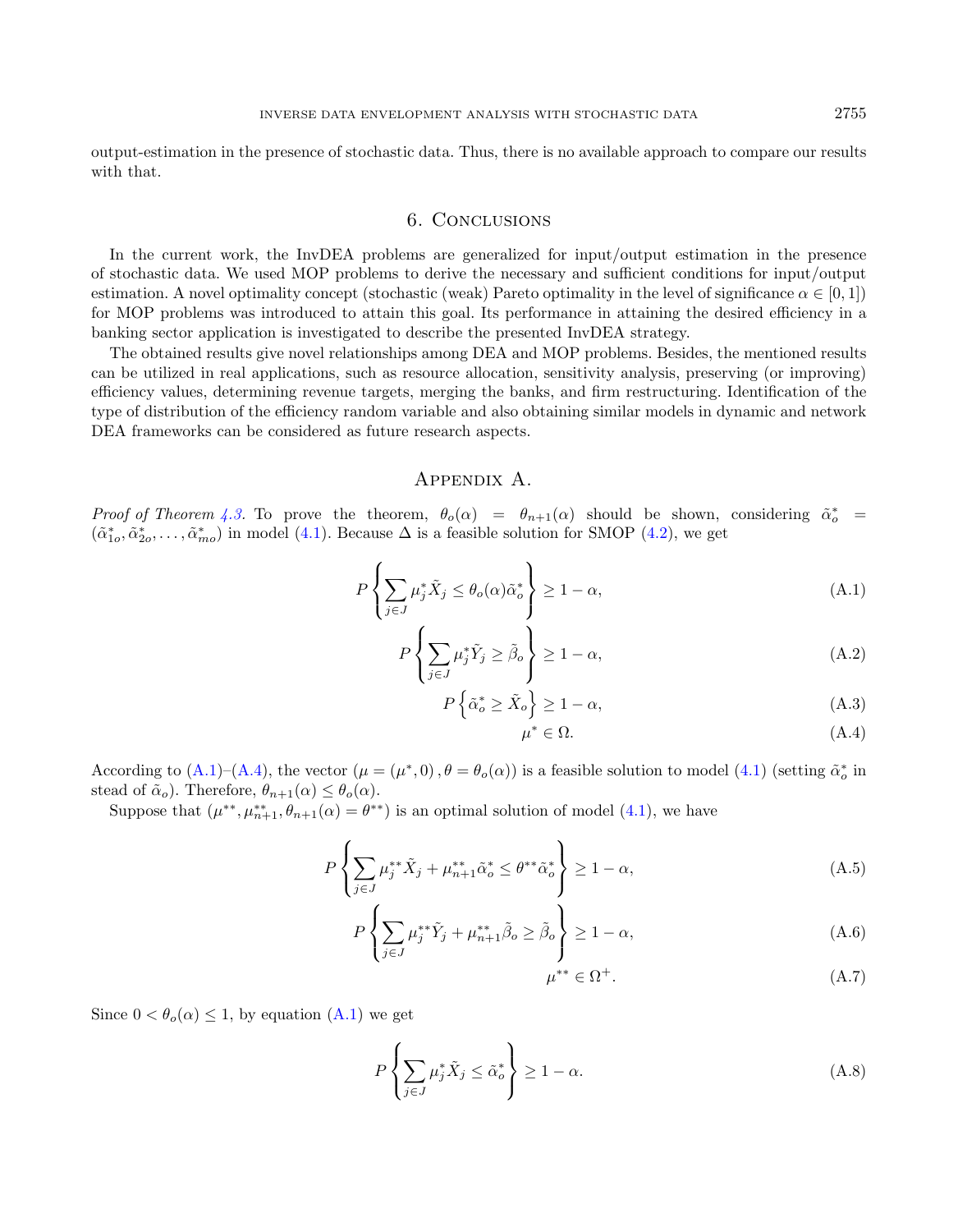Considering  $(A.5)$  and  $(A.8)$ , we have

<span id="page-17-1"></span>
$$
P\left\{\sum_{j\in J}\mu_j^{**}\tilde{X}_j + \mu_{n+1}^{**}\left(\sum_{j\in J}\mu_j^*\tilde{X}_j\right) \leq \theta^{**}\tilde{\alpha}_o^*\right\} \geq 1-\alpha,\tag{A.9}
$$

then,

<span id="page-17-3"></span><span id="page-17-2"></span>
$$
P\left\{\sum_{j\in J}\left(\mu_j^{**} + \mu_{n+1}^{**}\mu_j^*\right)\tilde{X}_j \leq \theta^{**}\tilde{\alpha}_o^*\right\} \geq 1-\alpha. \tag{A.10}
$$

Let  $\overline{\mu}_j = \mu_j^{**} + \mu_{n+1}^{**} \mu_j^*$ , and write  $(A.10)$  as

$$
P\left\{\sum_{j\in J} \overline{\mu}_j \tilde{X}_j - \theta^{**} \tilde{\alpha}^*_o \le 0\right\} \ge 1 - \alpha. \tag{A.11}
$$

Using a similar method (by Eqs.  $(A.2)$ ) and  $(A.6)$ ) we obtain

<span id="page-17-4"></span>
$$
P\left\{\sum_{j\in J} \overline{\mu}_j \tilde{Y}_j - \tilde{\beta}_o \ge 0\right\} \ge 1 - \alpha.
$$
\n(A.12)

Also, it is obvious that

<span id="page-17-5"></span>
$$
\overline{\mu} = (\overline{\mu}_1, \dots, \overline{\mu}_n) \in \Omega. \tag{A.13}
$$

If condition (i) holds, then by  $(A.11)$ , we get

$$
P\left\{\sum_{j\in J} \overline{\mu}_j \tilde{X}_j - \theta^{**} \tilde{X}_o^* \le 0\right\} \ge 1 - \alpha.
$$
\n(A.14)

Also, by definition of  $\tilde{\beta}_o$  and  $(A.12)$ , we have

$$
P\left\{\sum_{j\in J} \overline{\mu}_j \tilde{Y}_j - \tilde{Y}_o \ge 0\right\} \ge 1 - \alpha. \tag{A.15}
$$

Therefore, equations  $(A.13)$ – $(A.15)$  imply that  $(\overline{\mu}, \theta^{**})$  is a feasible solution to model [\(3.1\)](#page-3-1). This implies  $\theta_o(\alpha) \leq$  $\theta^{**} = \theta_{n+1}(\alpha)$ . Hence, with regard to inequality  $\theta_{n+1}(\alpha) \leq \theta_o(\alpha)$ , we have  $\theta_o(\alpha) = \theta_{n+1}(\alpha)$  and completes the proof under condition (i).

If condition (ii) holds, then  $P\{\tilde{x}_{lo} - \tilde{\alpha}_{lo}^* \le -\epsilon\} \ge 1 - \alpha$ . There exists non-negative scalar  $\epsilon \ge 0$  such that  $P{\{\tilde{x}_{lo} - \tilde{\alpha}_{lo}^* \le -\epsilon\}} = 1 - \alpha + \epsilon$ . Then, there exists positive scalar  $\kappa > 0$  such that

$$
P\left\{\tilde{x}_{lo} - \tilde{\alpha}_{lo}^* \le -\kappa\right\} = 1 - \alpha. \tag{A.16}
$$

Now, by contradiction assume that  $\theta_{n+1}(\alpha) = \theta^{**} < \theta_o(\alpha)$ . By equation [\(A.11\)](#page-17-1) and contradiction assume  $(\theta_{n+1}(\alpha) = \theta^{**} < \theta_o(\alpha))$ , we obtain

$$
P\left\{\sum_{j\in J} \overline{\mu}_j \tilde{X}_j < \theta_o(\alpha)\tilde{\alpha}_o^*\right\} \ge 1 - \alpha. \tag{A.17}
$$

<span id="page-17-0"></span>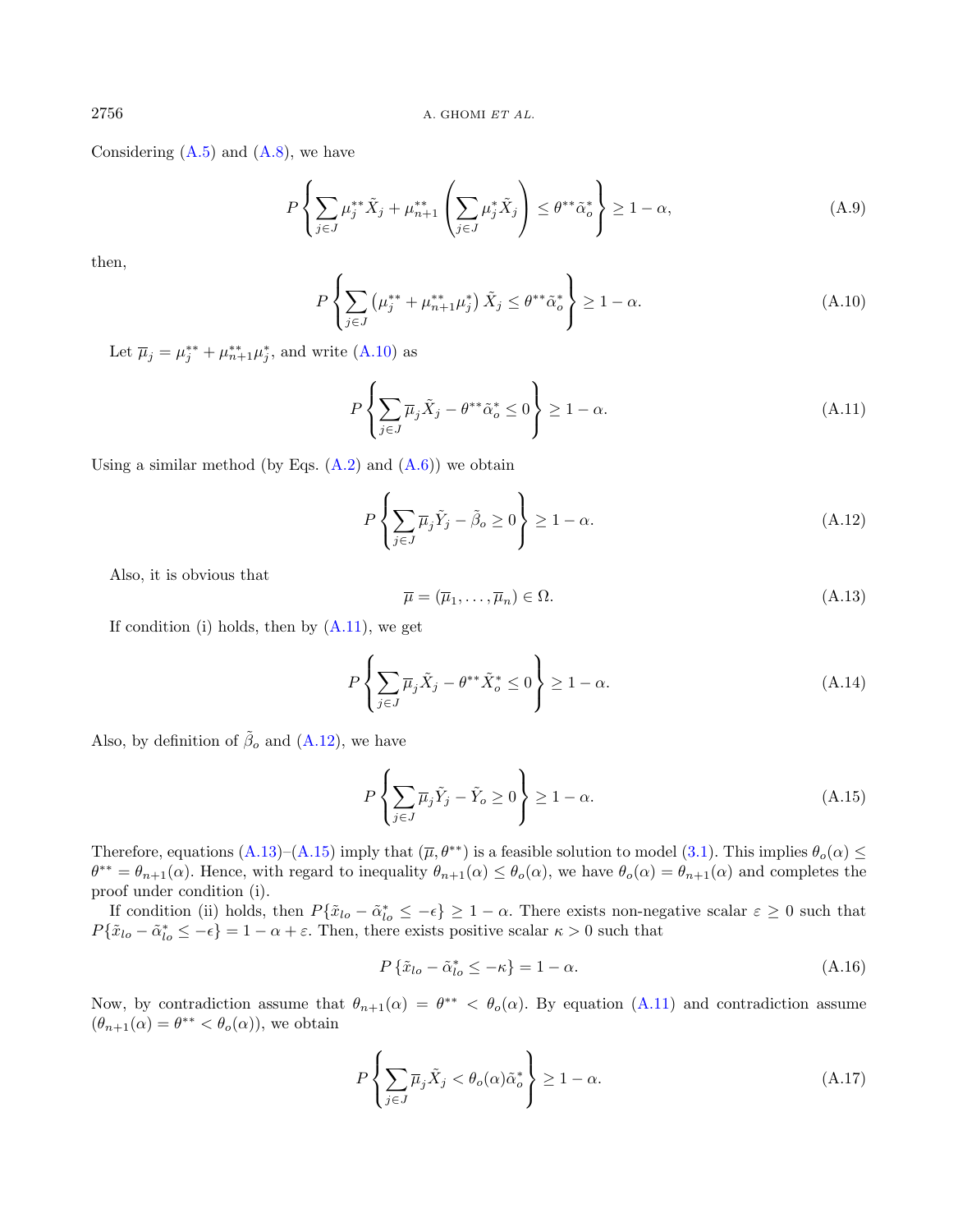Then

$$
P\left\{\sum_{j\in J} \overline{\mu}_j \tilde{X}_j - \theta_o(\alpha)\tilde{\alpha}_o^* < 0\right\} \ge 1 - \alpha. \tag{A.18}
$$

There exists non-negative vector  $\epsilon_o = (\epsilon_{1o}, \epsilon_{2o}, \dots, \epsilon_{mo})$  such that

$$
P\left\{\sum_{j=1}^{n} \overline{\mu}_j \tilde{X}_j - \theta_o(\alpha)\tilde{\alpha}_o^* < 0\right\} = 1 - \alpha + \epsilon_o. \tag{A.19}
$$

<span id="page-18-1"></span>Therefore, there exists positive vector  $S_o = (s_{1o}, s_{2o}, \ldots, s_{mo})$  such that

$$
P\left\{\sum_{j\in J} \overline{\mu}_j \tilde{X}_j - \theta_o(\alpha)\tilde{\alpha}_o^* \le -S_o\right\} = 1 - \alpha.
$$
\n(A.20)

Clearly, there exists positive vector  $\overline{S}_o = (\overline{s}_{1o}, \overline{s}_{2o}, \ldots, \overline{s}_{mo})$  such that  $S_o = \theta_o(\alpha) \overline{S}_o$ . Then, by equation [\(A.20\)](#page-18-0), we get

<span id="page-18-2"></span>
$$
P\left\{\sum_{j\in J} \overline{\mu}_j \tilde{X}_j - \theta_o(\alpha)\tilde{\alpha}_o^* \le -\theta_o(\alpha)\overline{S}_o\right\} = 1 - \alpha.
$$
 (A.21)

Therefore,

$$
P\left\{\sum_{j\in J}\overline{\mu}_j\tilde{X}_j - \theta_o(\alpha)(\tilde{\alpha}_o^* - \overline{S}_o) \le 0\right\} = 1 - \alpha.
$$
 (A.22)

Defining

$$
-\overline{k} = \max\left\{-\kappa, \max\left\{-\overline{s}_{io}, i = 1, 2, ..., m\right\}\right\},\tag{A.23}
$$

we have  $\overline{k} > 0$ . Now, for each  $i \in I$ , define

<span id="page-18-4"></span><span id="page-18-3"></span>
$$
\overline{\tilde{\alpha}}_{io} := \begin{cases} \tilde{\alpha}_{io}^* & \text{if } i \neq l, \\ \tilde{\alpha}_{io}^* - \overline{k} & \text{if } i = l. \end{cases}
$$
\n(A.24)

By  $(A.16)$  and  $(A.22)$ – $(A.24)$  we have

$$
P\left\{\sum_{j\in J} \overline{\mu}_j \tilde{x}_{ij} - \theta_o(\alpha)\overline{\tilde{\alpha}}_{io} \le 0\right\} \ge 1 - \alpha, \qquad \forall i \in I,
$$
\n(A.25)

$$
P\left\{\tilde{x}_{lo} - \overline{\tilde{\alpha}}_{lo} \le 0\right\} \ge 1 - \alpha. \tag{A.26}
$$

Also,

$$
P\left\{\tilde{x}_{io} - \overline{\tilde{\alpha}}_{io} \le 0\right\} \ge 1 - \alpha \qquad \forall i \in I, \ i \notin l. \tag{A.27}
$$

Since  $\bar{\mu} \in \Omega$ , because of  $(A.12)$  and  $(A.25)-(A.27)$  $(A.25)-(A.27)$ ,  $(\bar{\mu}, \bar{\alpha}_o)$  is a feasible solution to problem  $(4.2)$ , where  $P\{\overline{\tilde{\alpha}}_{io} - \tilde{\alpha}_{io}^* \leq 0\} \geq 1 - \alpha$  for all  $i \in I - \{l\}$ , and  $P\{\overline{\tilde{\alpha}}_{lo} - \tilde{\alpha}_{lo}^* \leq -\overline{k}\} \geq 1 - \alpha$ . But this is impossible because  $\Delta$  is a SP solution in the level of significance  $\alpha$  to SMOP [\(4.2\)](#page-7-2).

<span id="page-18-0"></span>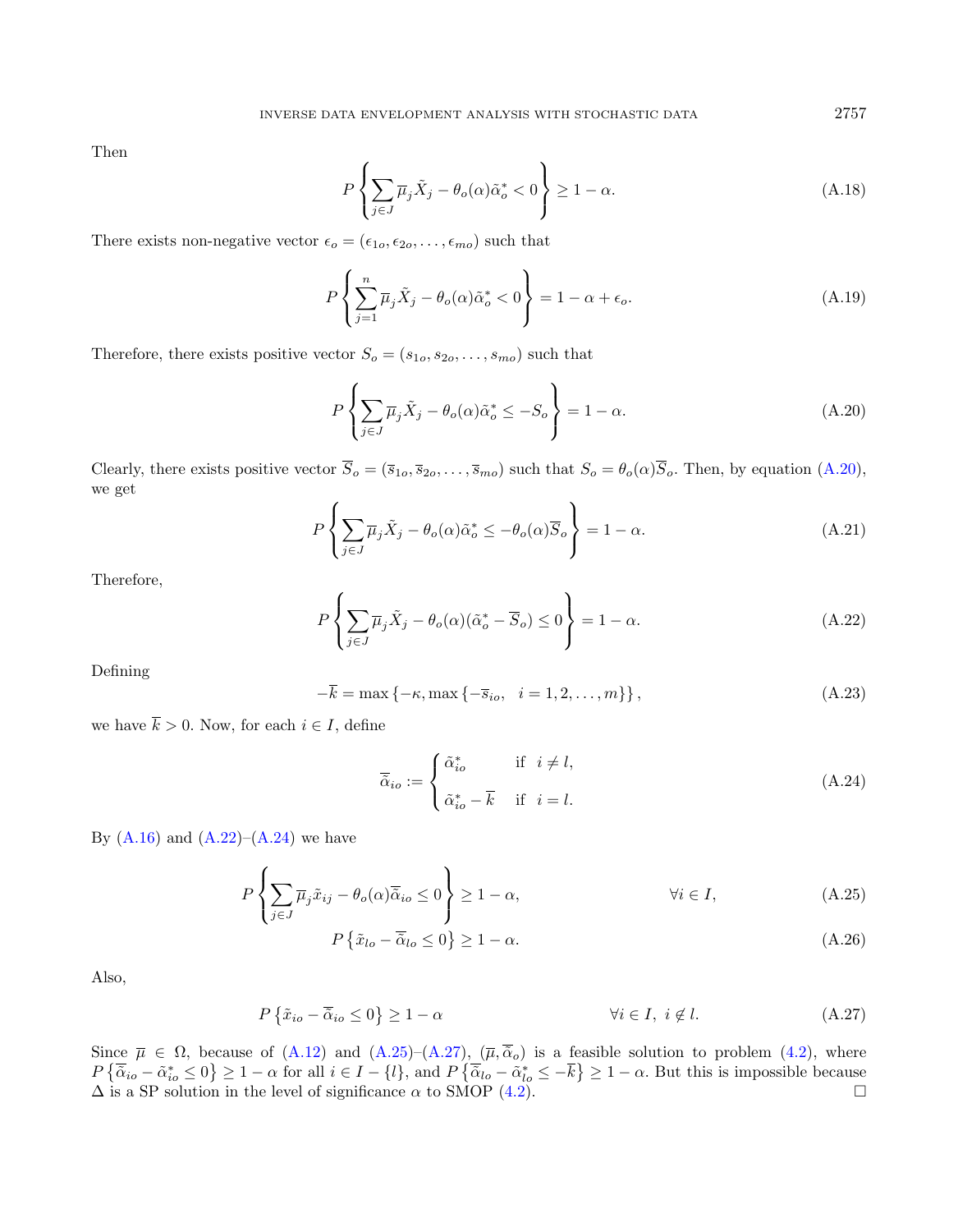## <span id="page-19-5"></span><span id="page-19-1"></span>Appendix B.

<span id="page-19-0"></span>Proof of Theorem [4.6.](#page-11-0) To prove the theorem,  $\varphi_o(\alpha) = \varphi_{n+1}(\alpha)$  should be shown, setting  $\tilde{\beta}_o^* = (\tilde{\beta}_i^* - \tilde{\beta}_i^*)$  in model (4.11) Because  $\Delta$  is a feasible solution for SMOP (4.12) we have  $(\tilde{\beta}_{1o}^*, \tilde{\beta}_{2o}^*, \ldots, \tilde{\beta}_{so}^*)$  in model [\(4.11\)](#page-10-1). Because  $\Delta$  is a feasible solution for SMOP [\(4.12\)](#page-10-3), we have

$$
P\left\{\sum_{j\in J}\mu_j^*\tilde{X}_j\leq \tilde{\alpha}_o\right\}\geq 1-\alpha,\tag{B.1}
$$

$$
P\left\{\sum_{j\in J}\mu_j^*\tilde{Y}_j\geq\varphi_o(\alpha)\tilde{\beta}_o^*\right\}\geq1-\alpha,\tag{B.2}
$$

$$
P\left\{\tilde{\beta}_o^* \ge \tilde{Y}_o\right\} \ge 1 - \alpha,\tag{B.3}
$$

<span id="page-19-8"></span><span id="page-19-6"></span><span id="page-19-3"></span><span id="page-19-2"></span>
$$
\mu^* \in \Omega. \tag{B.4}
$$

According to [\(B.1\)](#page-19-1)–[\(B.4\)](#page-19-2), the vector  $(\mu = (\mu^*, 0), \varphi = \varphi_o(\alpha))$  is a feasible solution to model [\(4.11\)](#page-10-1) (setting  $\tilde{\beta}_o^*$ in stead of  $\tilde{\beta}_o$ ). Therefore,  $\varphi_{n+1}(\alpha) \geq \varphi_o(\alpha)$ .

<span id="page-19-4"></span>Suppose that  $(\mu^{**}, \mu^{**}_{n+1}, \varphi_{n+1}(\alpha) = \varphi^{**})$  is an optimal solution of model [\(4.11\)](#page-10-1), we have

$$
P\left\{\sum_{j\in J}\mu_j^{**}\tilde{X}_j + \mu_{n+1}^{**}\tilde{\alpha}_o \le \tilde{\alpha}_o\right\} \ge 1 - \alpha,
$$
\n(B.5)

<span id="page-19-9"></span>
$$
P\left\{\sum_{j\in J}\mu_j^{**}\tilde{Y}_j + \mu_{n+1}^{**}\tilde{\beta}_o^* \ge \varphi^{**}\tilde{\beta}_o^*\right\} \ge 1 - \alpha,\tag{B.6}
$$

$$
\mu^{**} \in \Omega^+.
$$
 (B.7)

Considering  $(B.1)$  and  $(B.5)$ , we have

<span id="page-19-10"></span>
$$
P\left\{\sum_{j\in J}\mu_j^{**}\tilde{X}_j + \mu_{n+1}^{**}\left(\sum_{j=1}^n\mu_j^*\tilde{X}_j\right) \le \tilde{\alpha}_o\right\} \ge 1-\alpha,\tag{B.8}
$$

then,

$$
P\left\{\sum_{j\in J} \left(\mu_j^{**} + \mu_{n+1}^{**} \mu_j^*\right) \tilde{X}_j \le \tilde{\alpha}_o\right\} \ge 1 - \alpha. \tag{B.9}
$$

Let  $\bar{\mu}_j = \mu_j^{**} + \mu_{n+1}^{**} \mu_j^*$ , and write [\(B.9\)](#page-19-4) as

$$
P\left\{\sum_{j\in J} \overline{\mu}_j \tilde{X}_j \le \tilde{\alpha}_o\right\} \ge 1 - \alpha.
$$
\n(B.10)

Also, it is obvious that

$$
\overline{\mu} = (\overline{\mu}_1, \dots, \overline{\mu}_n) \in \Omega. \tag{B.11}
$$

Since  $\varphi_o(\alpha) \ge 1$  and equation [\(B.2\)](#page-19-5), we have

<span id="page-19-7"></span>
$$
P\left\{\sum_{j\in J} \mu_j^* \tilde{Y}_j \ge \tilde{\beta}_o^* \right\} \ge 1 - \alpha. \tag{B.12}
$$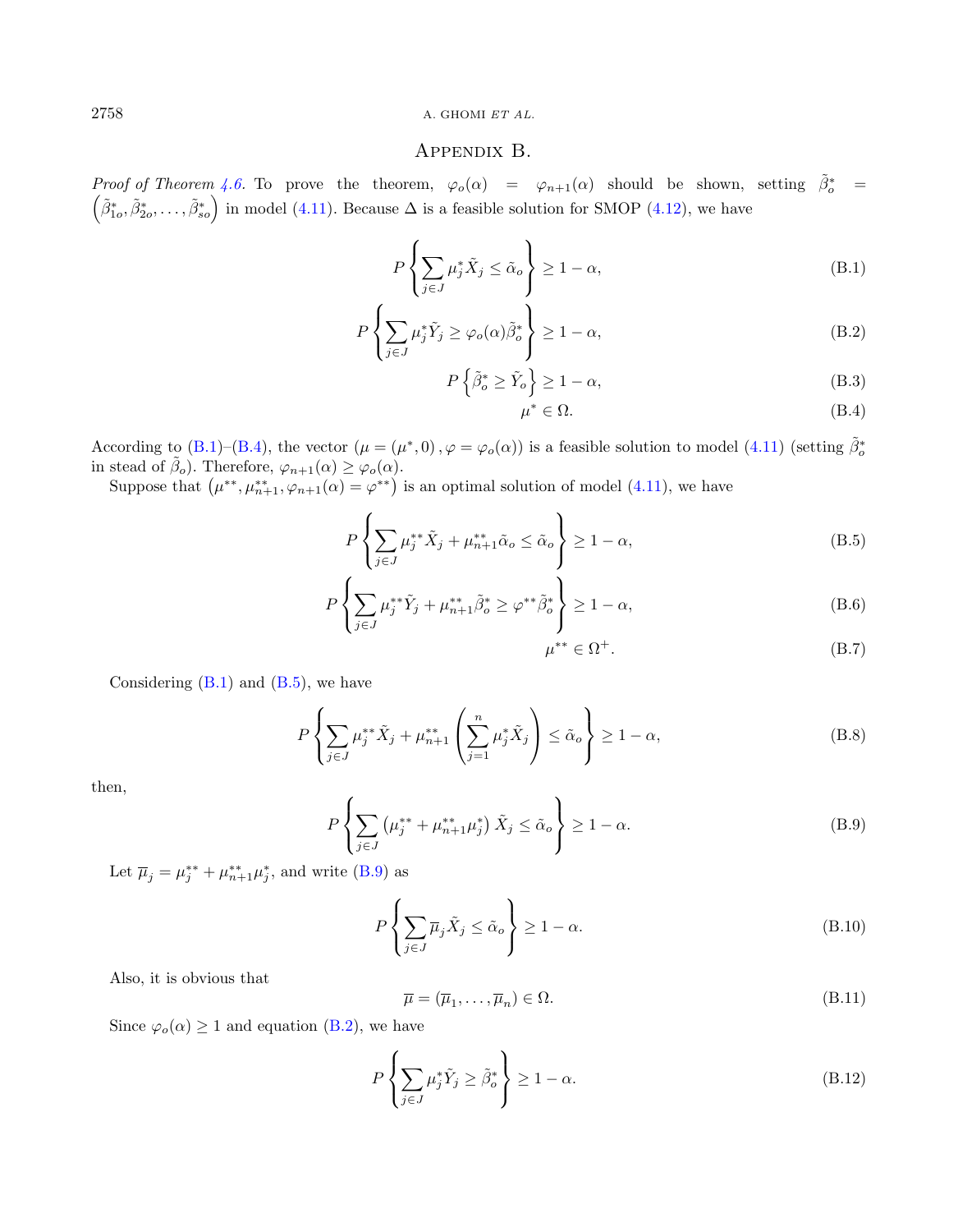<span id="page-20-2"></span>By contradiction assume that  $\varphi_{n+1}(\alpha) = \varphi^{**} > \varphi_o(\alpha)$ . By [\(B.6\)](#page-19-6), we get

$$
P\left\{\sum_{j\in J}\mu_j^{**}\tilde{Y}_j + \mu_{n+1}^{**}\tilde{\beta}_o^* > \varphi_o(\alpha)\tilde{\beta}_o^*\right\} \ge 1 - \alpha.
$$
 (B.13)

By  $(B.12)$  and  $(B.13)$ , we have

$$
P\left\{\sum_{j=1}^{n} \mu_j^{**} \tilde{Y}_j + \mu_{n+1}^{**} \left(\sum_{j=1}^{n} \mu_j^{*} \tilde{Y}_j\right) > \varphi_o(\alpha) \tilde{\beta}_o^{*}\right\} \ge 1 - \alpha.
$$
 (B.14)

Then

$$
P\left\{\sum_{j\in J}\left(\mu_j^{**} + \mu_{n+1}^{**}\left(\sum_{j=1}^n \mu_j^*\right)\right)\tilde{Y}_j > \varphi_o(\alpha)\tilde{\beta}_o^*\right\} \ge 1 - \alpha. \tag{B.15}
$$

According to definition of  $\overline{\mu}_j$  for  $j = j = 1, 2, \ldots, n$ , and equation [\(B.15\)](#page-20-2), we have

<span id="page-20-3"></span><span id="page-20-0"></span>
$$
P\left\{\sum_{j=1}^{n} \overline{\mu}_j \tilde{Y}_j > \varphi_o(\alpha) \tilde{\beta}_o^* \right\} \ge 1 - \alpha. \tag{B.16}
$$

Therefore,

$$
P\left\{\varphi_o(\alpha)\tilde{\beta}_o^* - \left(\sum_{j\in J} \overline{\mu}_j \tilde{Y}_j\right) < 0\right\} \ge 1 - \alpha. \tag{B.17}
$$

There exists non-negative vector  $\epsilon_o = (\epsilon_{1o}, \epsilon_{2o}, \dots, \epsilon_{so})$  such that

<span id="page-20-4"></span>
$$
P\left\{\varphi_o \tilde{\beta}_o^* - \left(\sum_{j\in J} \overline{\mu}_j \tilde{Y}_j\right) < 0\right\} = 1 - \alpha + \epsilon_o. \tag{B.18}
$$

Therefore, there exists positive vector  $S_o = (s_{1o}, s_{2o}, \ldots, s_{so})$  such that

<span id="page-20-5"></span>
$$
P\left\{\varphi_o(\alpha)\tilde{\beta}_o^* - \left(\sum_{j\in J} \overline{\mu}_j \tilde{Y}_j\right) \le -S_o\right\} = 1 - \alpha.
$$
\n(B.19)

Clearly, there exists positive vector  $\bar{S}_o = (\bar{s}_{1o}, \bar{s}_{2o}, \ldots, \bar{s}_{so})$  such that  $S_o = \varphi_o(\alpha) \bar{S}_o$ . Defining

$$
-\overline{k} = \max\{-\overline{s}_{ro}, r = 1, 2, ..., s\},\tag{B.20}
$$

we have  $\bar{k} > 0$ . Now, for each  $r \in O$ , define  $\tilde{\beta}_{ro} := \tilde{\beta}_{ro}^* + \bar{k}$ . By equation [\(B.19\)](#page-20-3), we get

$$
P\left\{\sum_{j\in J} \overline{\mu}_j \tilde{Y}_j \ge \varphi_o \overline{\tilde{\beta}}_o \right\} \ge 1 - \alpha.
$$
 (B.21)

Also, according to equation  $(B.3)$ , we have

$$
P\left\{\overline{\tilde{\beta}_o} \ge \tilde{Y}_o\right\} \ge 1 - \alpha. \tag{B.22}
$$

According to equations [\(B.10\)](#page-19-9), [\(B.11\)](#page-19-10), [\(B.21\)](#page-20-4), and [\(B.22\)](#page-20-5),  $(\overline{\mu}, \overline{\tilde{\beta}_o})$  is a feasible solution to problem [\(4.12\)](#page-10-3) where  $P\left\{\tilde{\beta}_{ro} - \tilde{\beta}_{ro}^* \geq \overline{k}\right\} \geq 1 - \alpha$  for each  $r \in O$ . But this is impossible because  $\Delta$  is a SWP solution in the level of significance  $\alpha$  to SMOP [\(4.12\)](#page-10-3).

<span id="page-20-1"></span>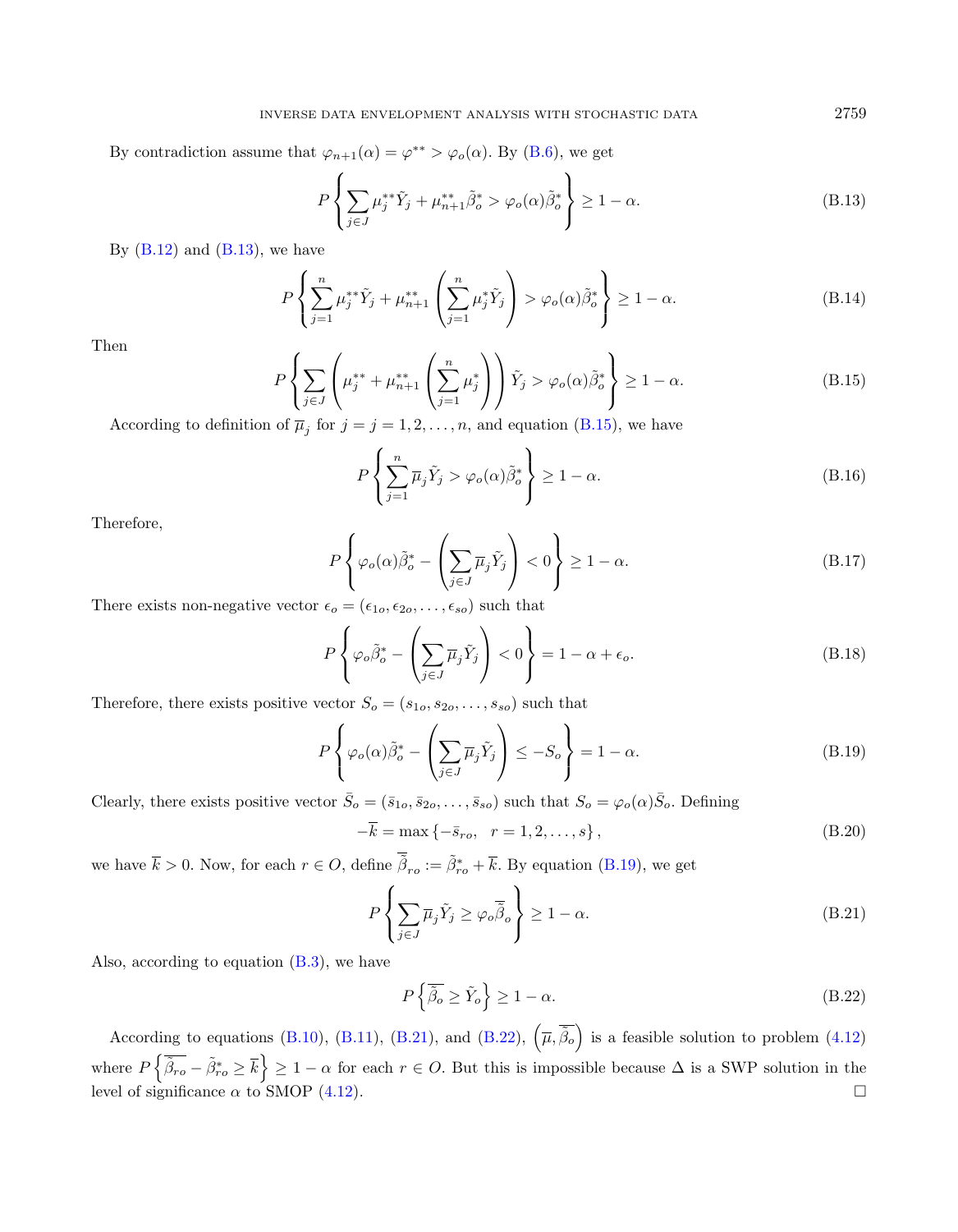# $2760$   $\,$  A. GHOMI  $ET$   $AL.$

# <span id="page-21-1"></span>Appendix C.

## <span id="page-21-0"></span>See Tables [C.1](#page-21-1) and [C.2.](#page-21-2)

TABLE C.1. The inputs of 20 bank branches.

|                   |       | Input 1  |       | Input 2  |       | Input 3  |
|-------------------|-------|----------|-------|----------|-------|----------|
| DMU               | Mean  | Variance | Mean  | Variance | Mean  | Variance |
| DMU01             | 9.131 | 0.05     | 18.79 | 8.81     | 7.228 | 0.58     |
| DMU02             | 10.59 | 0.53     | 44.32 | 24.1     | 1.121 | 0.02     |
| DMU03             | 6.712 | 0.86     | 19.73 | 27.7     | 19.21 | 0.47     |
| DMU <sub>04</sub> | 11.91 | 0.31     | 17.43 | 12.2     | 59.47 | 5.99     |
| DMU <sub>05</sub> | 7.012 | 0.02     | 10.38 | 2.12     | 12.23 | 0.85     |
| DMU <sub>06</sub> | 18.99 | 0.88     | 16.67 | 10.8     | 568.6 | 28.1     |
| DMU07             | 11.16 | 0.01     | 25.46 | 18.6     | 552.8 | 43.2     |
| DMU <sub>08</sub> | 15.05 | 0.48     | 123.1 | 42.6     | 14.78 | 0.06     |
| DMU09             | 8.787 | 0.38     | 36.16 | 38.4     | 361.8 | 23.2     |
| DMU10             | 19.88 | 0.25     | 46.41 | 53.1     | 12.81 | 0.38     |
| DMU11             | 18.92 | 0.17     | 36.88 | 54.5     | 24.43 | 0.01     |
| DMU12             | 20.45 | 0.42     | 100.8 | 31.8     | 115.2 | 19.4     |
| DMU <sub>13</sub> | 12.41 | 0.12     | 20.19 | 10.6     | 78.02 | 24.1     |
| DMU14             | 8.051 | 0.79     | 33.21 | 24.3     | 115.3 | 15.6     |
| DMU15             | 18.48 | 0.92     | 45.36 | 92.6     | 57.52 | 12.8     |
| DMU <sub>16</sub> | 10.35 | 0.27     | 11.16 | 3.32     | 43.32 | 36.1     |
| DMU17             | 9.511 | 0.01     | 31.49 | 38.5     | 173.3 | 3.13     |
| DMU <sub>18</sub> | 13.71 | 0.18     | 40.32 | 51.4     | 10.88 | 0.12     |
| DMU <sub>19</sub> | 11.69 | 0.26     | 26.44 | 26.2     | 31.22 | 0.05     |
| DMU20             | 7.823 | 0.58     | 17.74 | 10.1     | 13.06 | 8.88     |
|                   |       |          |       |          |       |          |

<span id="page-21-2"></span>TABLE C.2. The outputs of 20 bank branches.

|                   |        | Output 1 | Output 2 |          |       | Output 3 | Output 4 |          | Output 5 |          |
|-------------------|--------|----------|----------|----------|-------|----------|----------|----------|----------|----------|
| DMU               | Mean   | Variance | Mean     | Variance | Mean  | Variance | Mean     | Variance | Mean     | Variance |
| DMU01             | 149.85 | 48.51    | 49.621   | 18.01    | 4.701 | 0.41     | 4.748    | 0.41     | 30.09    | 24.34    |
| DMU <sub>02</sub> | 50.772 | 8.011    | 73.132   | 13.11    | 1.815 | 0.02     | 3.035    | 0.68     | 5.823    | 0.689    |
| DMU03             | 259.91 | 29.59    | 108.04   | 22.56    | 6.016 | 0.01     | 10.06    | 2.98     | 2.721    | 0.4392   |
| DMU04             | 137.51 | 21.65    | 44.972   | 13.78    | 4.923 | 1.65     | 4.212    | 3.84     | 63.61    | 33.73    |
| DMU <sub>05</sub> | 95.901 | 2.521    | 31.633   | 18.94    | 2.718 | 0.44     | 9.024    | 7.23     | 64.55    | 31.25    |
| DMU <sub>06</sub> | 112.58 | 3.562    | 71.958   | 17.05    | 13.19 | 9.15     | 41.89    | 13.2     | 291.3    | 92.52    |
| DMU07             | 192.97 | 14.56    | 78.015   | 19.56    | 7.791 | 3.56     | 15.89    | 2.34     | 7.499    | 1.268    |
| DMU08             | 724.38 | 66.02    | 219.69   | 37.56    | 35.32 | 15.3     | 23.98    | 10.4     | 361.6    | 48.35    |
| DMU09             | 548.15 | 41.86    | 86.225   | 28.31    | 17.64 | 3.67     | 86.23    | 17.2     | 565.2    | 175.1    |
| DMU10             | 1229.1 | 69.02    | 194.58   | 17.35    | 25.91 | 12.3     | 86.76    | 22.1     | 600.6    | 86.34    |
| DMU11             | 11557  | 718.1    | 155.32   | 49.13    | 166.6 | 14.1     | 8.142    | 3.11     | 119.9    | 14.89    |
| DMU12             | 1132.1 | 35.35    | 248.16   | 23.89    | 46.88 | 26.3     | 31.85    | 4.1      | 96.21    | 44.47    |
| DMU <sub>13</sub> | 438.39 | 17.41    | 104.41   | 25.71    | 10.68 | 1.04     | 30.22    | 3.77     | 331.9    | 17.16    |
| DMU <sub>14</sub> | 260.82 | 15.32    | 87.369   | 23.44    | 8.415 | 3.52     | 6.101    | 2.86     | 36.93    | 5.777    |
| DMU <sub>15</sub> | 11190  | 1214     | 166.44   | 10.69    | 65.12 | 16.1     | 132.7    | 13.9     | 919.1    | 133.1    |
| DMU <sub>16</sub> | 709.85 | 42.19    | 159.48   | 32.78    | 36.89 | 6.28     | 12.15    | 2.51     | 79.66    | 10.52    |
| DMU17             | 308.11 | 43.72    | 107.03   | 29.39    | 11.87 | 1.76     | 13.63    | 1.57     | 342.3    | 134.9    |
| DMU <sub>18</sub> | 259.21 | 34.21    | 81.779   | 21.65    | 5.212 | 1.94     | 8.021    | 3.52     | 107.9    | 13.07    |
| DMU <sub>19</sub> | 381.33 | 57.38    | 72.993   | 29.26    | 5.165 | 1.79     | 50.32    | 7.47     | 577.2    | 113.4    |
| DMU <sub>20</sub> | 399.25 | 10.41    | 40.985   | 15.93    | 11.51 | 0.99     | 6.432    | 3.25     | 82.13    | 9.891    |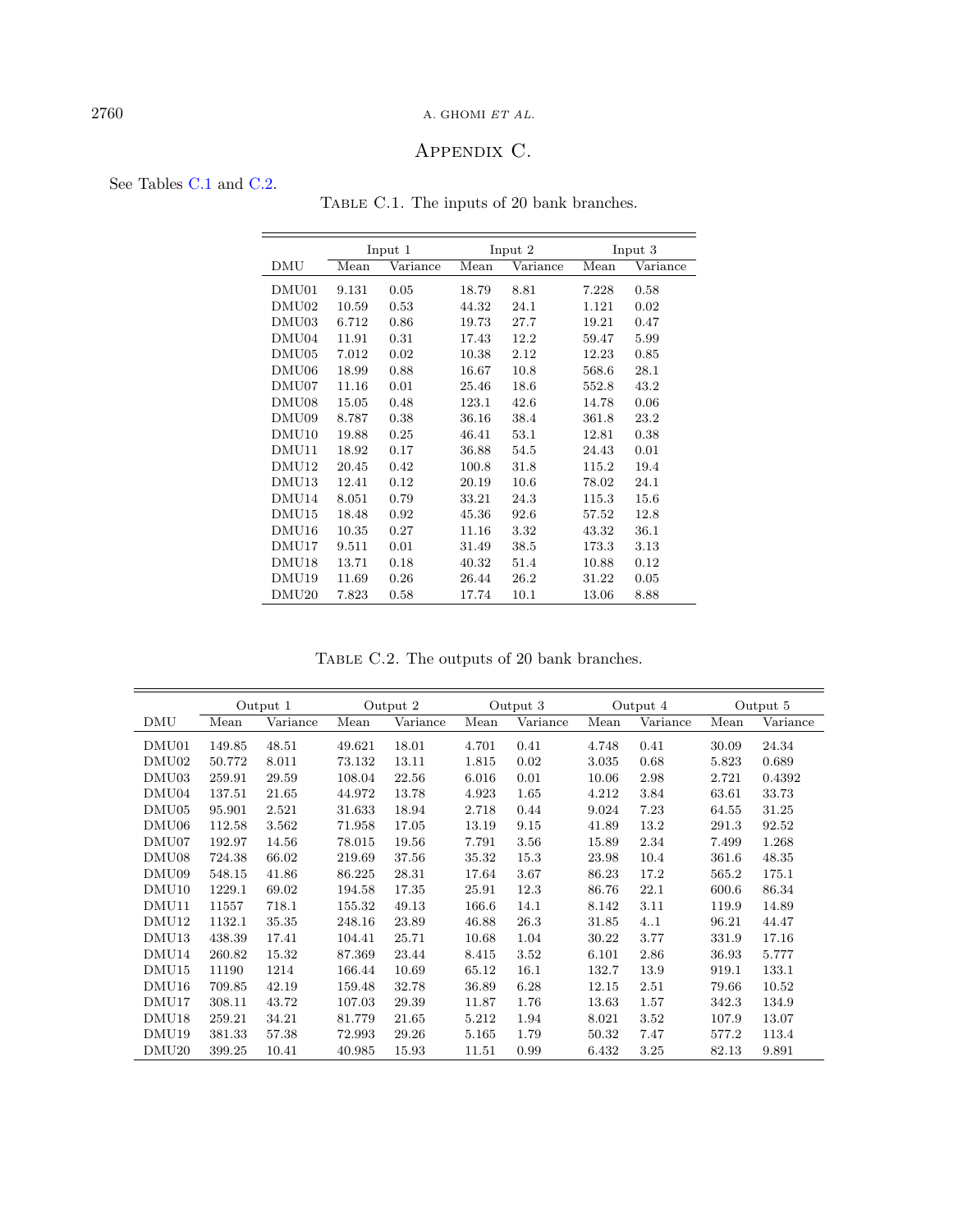<span id="page-22-18"></span><span id="page-22-17"></span><span id="page-22-15"></span><span id="page-22-10"></span><span id="page-22-5"></span><span id="page-22-2"></span><span id="page-22-0"></span>Acknowledgements. The authors would like to thank Professor Nelson Maculan (Editor-in-Chief) and anonymous reviewers for their insightful and constructive comments and suggestions, as results the paper has been improved. We also thank Dr. Soleimani-Chamkhoram and Dr. Saadat Melli for their kind Consultations.

#### **REFERENCES**

- <span id="page-22-28"></span><span id="page-22-22"></span><span id="page-22-21"></span>[1] G.R. Amin, A. Emrouznejad and S. Gattoufi, Modelling generalized firms' restructuring using inverse DEA. J. Prod. Anal. 48 (2017) 51–61.
- <span id="page-22-31"></span>[2] M.H. Behzadi and M. Mirbolouki, Symmetric error structure in stochastic DEA. Int. J. Ind. Math. 4 (2012) 335–343.
- <span id="page-22-11"></span><span id="page-22-1"></span>[3] M.H. Behzadi, N. Nematollahi and M. Mirbolouki, Ranking efficient DMUS with stochastic data by considering inefficient frontier. Int. J. Ind. Math. 1 (2009) 219–226.
- <span id="page-22-23"></span>[4] A. Charnes, W.W. Cooper and E. Rhodes, Measuring the efficiency of decision making units. Eur. J. Oper. Res. 2 (1978) 429–444.
- [5] W.W. Cooper, Z. Huang and S. Li, Satisficing DEA models under chance constraints. Ann. Oper. Res. 66 (1996) 259–279.
- <span id="page-22-29"></span>[6] W.W. Cooper, Z. Huang, V. Lelas, S. Li and O.B. Olesen, Chance constrained programming formulations for stochastic characterizations of efficiency and dominance in DEA. J. Prod. Anal. 9 (1998) 53–80.
- <span id="page-22-9"></span><span id="page-22-3"></span>[7] W.W. Cooper, L.M. Seiford and K. Tone, Data Envelopment Analysis: A Comprehensive Text With Models, Applications, References and DEA-Solver Software. Kluwer Academic Publisher (1999).
- <span id="page-22-27"></span>[8] W.W. Cooper, H. Deng, Z.M. Huang and S.X. Li, Change constrained programming approaches to technical efficiencies and inefficiencies in stochastic data envelopment analysis. J. Oper. Res. Soc. 53 (2002) 1347–1356.
- <span id="page-22-24"></span>[9] D. Despotis and Y. Smirlis, Data envelopment analysis with imprecise data. Eur. J. Oper. Res. 140 (2002) 24–36.
- [10] L. Dong Joon, Inverse DEA with frontier changes for new target setting. Eur. J. Oper. Res. 254 (2016) 510–516.
- <span id="page-22-25"></span>[11] M. Ehrgott, Multicriteria Optimization. Springer Berlin (2005).
- <span id="page-22-30"></span>[12] A. Emrouznejad and M. Tavana, Performance Measurement with Fuzzy Data Envelopment Analysis. Springer (2014).
- <span id="page-22-7"></span>[13] A. Emrouznejad and G. Yang, A survey and analysis of the first 40 years of scholarly literature in DEA: 1978–2016. J. Soc.-Econ. Plan. Sci. 61 (2018) 4–8.
- <span id="page-22-8"></span>[14] A. Emrouznejad, G.-L. Yang and G.R. Amin, A novel inverse DEA model with application to allocate the CO<sub>2</sub> emissions quota to different regions in chinese manufacturing industries. J. Oper. Res. Soc. 70 (2019) 1079–1090.
- <span id="page-22-20"></span>[15] T. Entani, Y. Maeda and H. Tanaka, Dual models of interval DEA and its extension to interval data. Eur. J. Oper. Res. 136 (2002) 32–45.
- <span id="page-22-12"></span>[16] M.J. Farrell, The measurement of productive efficiency. J. R. Stat. Soc.: Ser. A (General) 120 (1957) 253–281.
- <span id="page-22-13"></span>[17] S. Gattoufi, G.R. Amin and A. Emrouznejad, A new inverse DEA method for merging banks. IMA J. Manage. Math. 25 (2014) 73–87.
- <span id="page-22-33"></span>[18] S. Ghobadi, Inverse DEA using enhanced russell measure in the presence of fuzzy data. Int. J. Ind. Math. 10 (2018) 1–16.
- <span id="page-22-26"></span>[19] S. Ghobadi, A generalized DEA model for inputs (outputs) estimation under inter-temporal dependence. RAIRO:OR 53 (2019) 1791–1805.
- <span id="page-22-19"></span>[20] S. Ghobadi, A dynamic DEA model for resource allocation. Int. J. Math. Oper. Res. 17 (2020) 50–77.
- [21] S. Ghobadi, Merging decision-making units with interval data. RAIRO:OR 55 (2021) 1605–1630.
- <span id="page-22-16"></span>[22] S. Ghobadi and S. Jahangiri, Inverse DEA: review, extension and application. Int. J. Technol. Decis. Making 14 (2015) 805–824.
- <span id="page-22-14"></span>[23] A. Hadi-Vencheh, A.A. Foroughi and M. Soleimani-Damaneh, A DEA model for resource allocation. Econ. Model. 25 (2008) 983–993.
- <span id="page-22-32"></span><span id="page-22-4"></span>[24] F. Hosseinzadeh Lotfi, N. Nematollahi, M.H. Behzadi, M. Mirbolouki and Zohreh Moghaddas, Centralized resource allocation with stochastic data. J. Comput. Appl. Math. 236 (2012) 1783–1788.
- <span id="page-22-6"></span>[25] Z. Huang and S. Li, Stochastic DEA models with different types of input-output disturbances. J. Prod. Anal. 15 (2001) 95–113.
- [26] G.R. Jahanshahloo, M.H. Behzadi and M. Mirbolouki, Ranking stochastic efficient dmus based on reliability. Int. J. Ind. Math. 2 (2010) 263–270.
- [27] G.R. Jahanshahloo, F. Hoseinzadeh Lotfi, M. Rostami-malkhalifeh and S. Ghobadi, Using enhanced russell model to solve inverse data envelopment analysis problems. Sci. World J. 2014 (2014) 1–10.
- [28] G.R. Jahanshahloo, M. Soleimani-damaneh and S. Ghobadi, Inverse DEA under inter-temporal dependence using multipleobjective programming. Eur. J. Oper. Res. 240 (2015) 447–456.
- [29] M. Khodabakhshi, Estimating most productive scale size with stochastic data in data envelopment analysis. Econ. Model. 26 (2009) 968–973.
- [30] T. Kuosmanen and M. Kortelainen, Stochastic non-smooth envelopment of data: semi-parametric frontier estimation subject to shape constraints. J. Prod. Anal. 38 (2012) 11–28.
- [31] S. Li, Stochastic models and variable returns to scales in data envelopment analysis. Eur. J. Oper. Res. 104 (1998) 532-548.
- [32] H.T. Lin, An efficiency-driven approach for setting revenue target. Decision Support Syst. 49 (2010) 311–317.
- [33] J.S. Liu, L.Y. Lu, W.M. Lu and B.J. Lin, A survey of DEA applications. Omega 41 (2013) 893-902.
- [34] F.H. Lotfi, N. Nematollahi, M. Behzadi and M. Mirbolouki, Ranking decision making units with stochastic data by using coefficient of variation. Math. Comput. App. 15 (2010) 148–155.